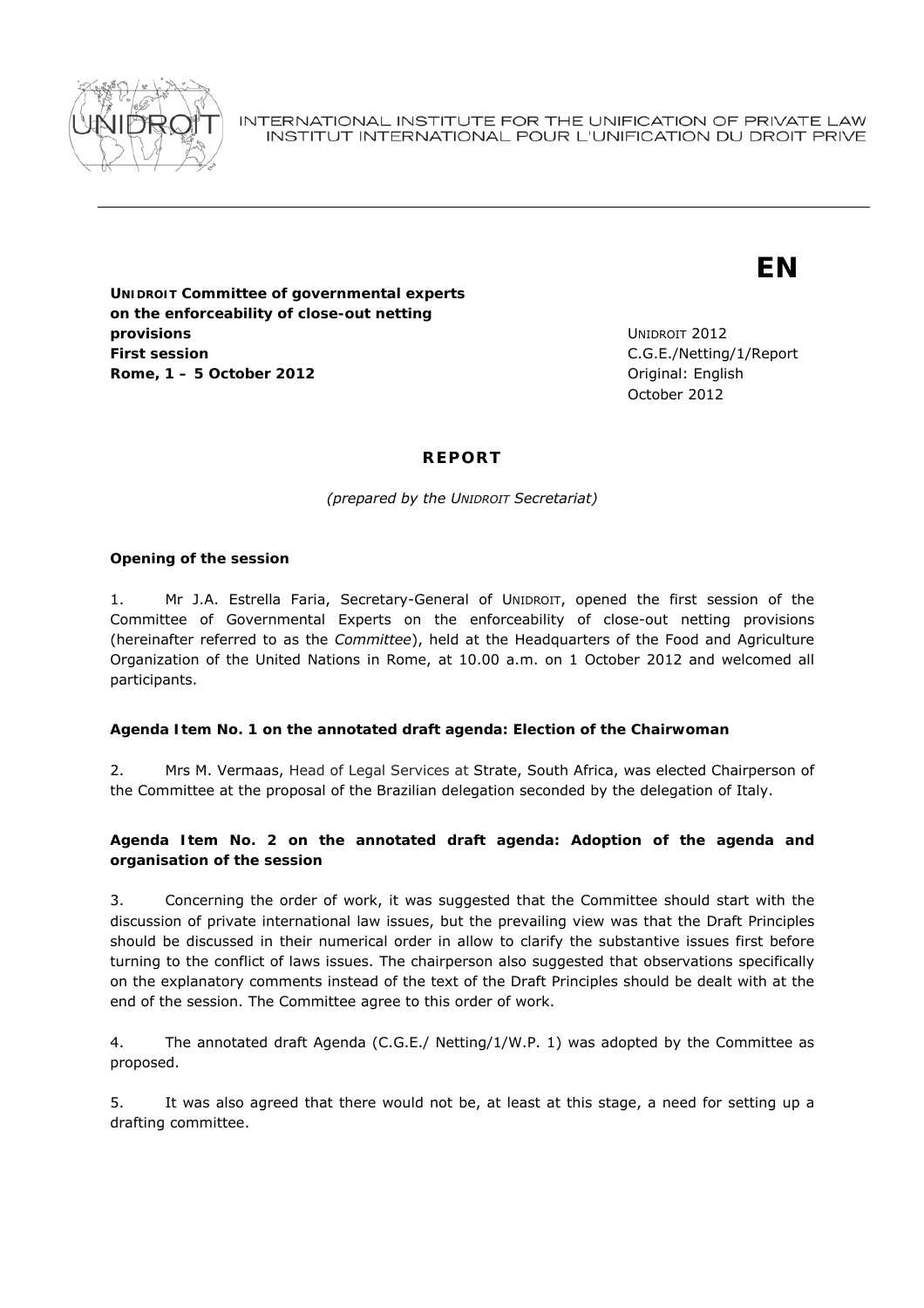# **Agenda Item No. 3: Consideration of the Draft Principles regarding the enforceability of close-out netting provisions (UNIDROIT 2012 C.G.E./Netting/1/W.P. 2 and Addendum)**

# **General**

6. The Chairperson noted that there appeared to be general agreement to the current structure of the Draft Principles, their nature as a soft law project and the approach so far taken.

# **Discussion of Draft Principle 1**

7. The Secretariat described the basic reasoning underlying Draft Principle 1 and the scope of the term close-out netting as set out in this provision. The Chairperson proceeded to invite comments on the conceptual clarity of the idea of close-out netting as employed in the Draft Principles and its relationship to similar legal concepts.

8. It was clarified that the Draft Principles did not intend to cover statutory set-off in insolvency. This was generally agreed to, one of the reasons being given that it would be difficult to extend these Draft Principles, which were drafted on the basis of the application of a functional approach, to a legal concept such as statutory set-off in insolvency, which is essentially legally subject of varying treatment under domestic law.

9. Concerning multilateral close-out netting, it was pointed out that the Draft Principles were not intended to cover truly multilateral close-out netting, but only those situations in multilateral trading and settlement systems where a central counterparty substituted itself for the various participants, thus creating an element of mutuality in respect of the netted sums. It was generally agreed that this approach was correct. Cross-affiliate netting where no mutuality was established should not be covered. Since, however, many constellations that are often described in practice as multilateral netting – especially where central counterparties are used – could in fact be conceptualised as situations of bilateral netting, the explanatory comments should more specifically describe which situations should in fact be left out of the scope of application of these Draft Principles because there are true multilateral netting situations employing cross-guarantees and assignments to achieve the netting result.

10. There was some discussion concerning the question whether the Draft Principles should cover novation netting, which some participants thought would fall under the scope of the text of the Draft Principles, while the explanatory comments were said to point in the opposite direction. In this respect, it was agreed that novation (i.e. the creation of new obligations to replace the preexisting ones), as one of the a legal techniques through which close netting provisions might operate should be covered, whereas the type of transaction commonly described as settlement netting in market practice should not be covered, under which existing contracts were replaced by a new contractual relationship which includes new obligations which would then have to be performed by the parties (as opposed to the mere calculation of a net payment value as in the case of close-out netting).

11. Concerning the legal technique employed in the close-out netting process, it was agreed that the wording of Draft Principle 1 should be extended and reflect in more detail the various processes that could be used in order to achieve the close-out netting result. It was agreed that the phrase "the respective due and undue obligations of the parties are reduced to a single net obligation" should be replaced by the words "the respective due and undue obligations of the parties are reduced or replaced, whether by way of novation, termination or otherwise to a single net obligation", partly resembling the wording used in Art. 2(1) lit. (n) of the European Financial Collateral Directive. It was agreed, however, that the term "transformation" should not be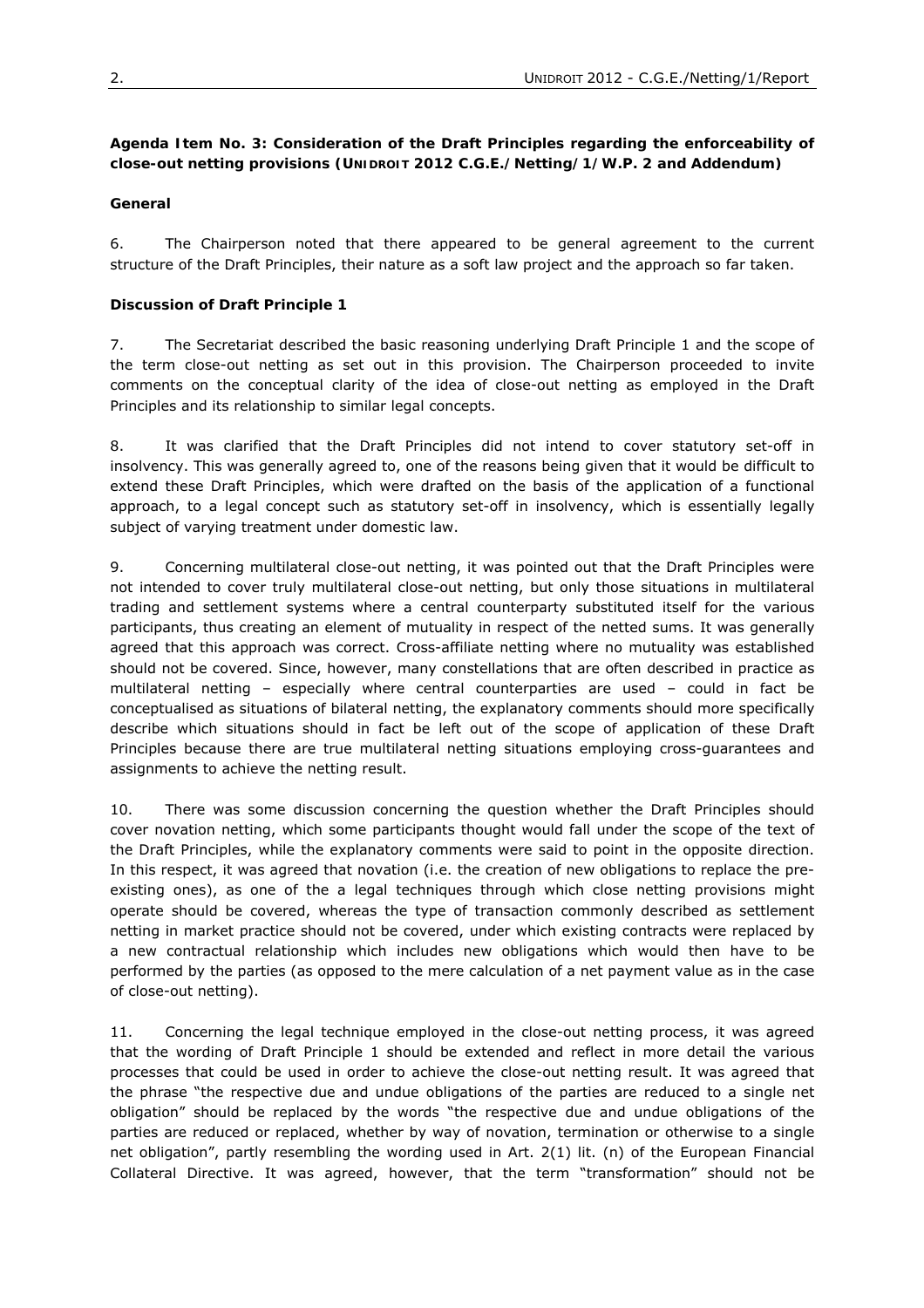mentioned as an additional legal technique here, since it appeared to lack a sufficiently precise and commonly accepted legal meaning, but that such possibility should be mentioned in the explanatory comments as an example of what could be understood as a technique other than those expressly mentioned in Draft Principle 1 used under the national legal system to achieve the result of a close-out netting operation.

12. Further, it was agreed that the Draft Principles should refer more prominently, even if only in the explanatory comments, to the term "acceleration" as one possible element of the close-out netting process, since this concept, which was used also in Art. 31(3) (j) of the Geneva Securities Convention was regarded as central in some Member States. In view of the functional approach followed by the Draft Principles, many Member States expressed their view that it was generally preferable, however, not to use the term "acceleration" as the only method by which close-out netting could operate, and this approach was agreed to.

13. Additionally, it was agreed that the word "remaining" in Draft Principle 1 should be deleted, since it could give rise to misunderstandings concerning, e.g., whether interest should be taken into consideration even though this was not part of the original face value of the underlying obligation.

14. Some participants requested that it should be considered whether the explanatory comments should cover in more detail that in the process of the close-out netting operation a monetary value was to be given to the original underlying obligations. On the other hand, it was agreed that in view of sentence 2 of Draft Principle 1 it did not appear to be necessary to give more prominence to the distinction between an automatic termination and a discretionary termination in sentence 1 of Draft Principle 1.

15. The Committee did not agree to a proposal to replace the words "due and undue obligations" in Draft Principle 1 with the terms "mature and unmatured obligations". The former terms were felt to be to be more in line with the general functional approach of the Draft Principles; moreover, it was thought that there could be difficulties in arguing that an unmatured obligation that was terminated before its maturity date actually ever becomes mature.

16. The suggestion was made that the present Draft Principle 1 could be split into two separate parts or provisions, the first being a provision on the scope of the Draft Principles (stating that they were to cover close-out netting provisions), the second containing the definition of the term "closeout netting provision". It was agreed that this issue should be left to the Secretariat for consideration for re-drafting for the next session of the Committee.

17. The Committee agreed that the discussion of comments on so-called "walkaway-clauses" and the problem of "wait and see" prerogatives within the context of Draft Principle 1 should be delayed until the discussion of Draft Principle 7.

18. There was support for the suggestion that – in the light of the deliberations of the Committee - Draft Principle 1 could be re-drafted along the following lines: "These Principles apply to close-out netting provisions relating to eligible obligations between eligible parties. A 'close-out netting provision' means a contractual provision under which, upon the occurrence of a predefined event in relation to one of the parties, the respective due and undue obligations of the parties are reduced or replaced, whether by way of novation, termination or otherwise, to a single net obligation representing the value of the combined obligations, which is then payable by one party to the other. Depending on the contractual agreement and applicable law, close-out netting occurs automatically by operation of the contractual agreement or may occur at the election of one of the parties."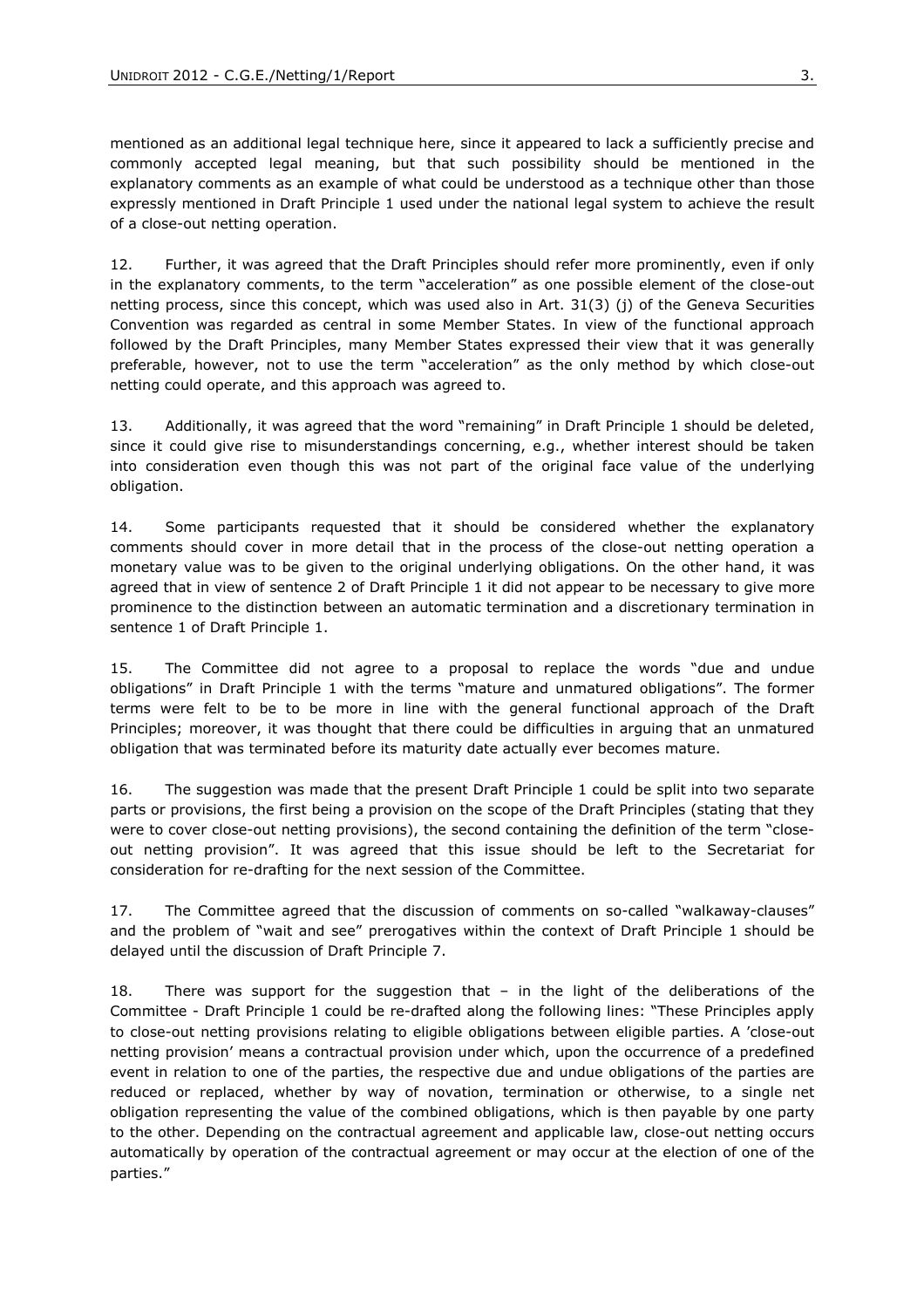# **Discussion of Draft Principles 2 and 3**

19. The Secretariat introduced Draft Principles 2 and 3, highlighting the close connection between those two Draft Principles and emphasising that the delimitations of the scope of application of the Draft Principles, as set out in these two provisions, reflected underlying policy choices concerning the availability of close-out netting as a risk-managing technique. It was also pointed out that whatever the position should be concerning the extension of the scope of application of these Draft Principles to certain eligible parties and obligations, certain general overriding rules of the relevant legal system, such as its consumer protection rules, were not intended to be disapplied.

20. Draft Principles 2 and 3 were intensively discussed. Concerning the following issues, there was agreement in the Committee that if the present general approach of Draft Principle 2 was to be maintained (as to this discussion, see below), lit. (c) should be amended so as to refer to "any other person or legal entity designated as…" in order to allow the inclusion of entities that did not qualify as legal persons, e.g., collective investment vehicles.

21. Furthermore, it was agreed that, if the present general approach of Draft Principles 2 and 3 was to be maintained, rules on the extension of the scope of application of the Draft Principles to other eligible parties and obligations (Draft Principle 2(c) and Draft Principle 3(e)) should provide more guidance as to the content of the added elements.

22. There was also support for re-drafting Draft Principle 3(c) so as to extend it to all types of proprietary security, whether title transfer collateral or not, but limit it to such proprietary security that secured an eligible obligation.

23. As a matter of drafting, it was lastly agreed that the words "relating to" in Draft Principle 3(b) should be replaced by the more specific formula "for the sale or purchase of".

24. The Committee agreed that it needed to consider further a number of other issues, including the general approach to be followed in the determination of the scope of application of the Draft Principles. The following main strains of argument and suggested amendments of the Draft Principles were brought forward.

25. Several participants expressed the view that the objective of the protection against systemic risk should primarily govern the determination of the eligible parties and obligations. It was suggested that the Draft Principles should not apply to natural persons, since it was argued, amongst others, (i) that concerning them systemic risk was said to be of less relevance, (ii) that the principle of consumer protection would argue against the inclusion of consumers, and (iii) that the scope of the concept of close-out netting should not be too broad in order to respect the integrity and policy choices of the different national insolvency law systems. The rules on the personal scope of application of the European Financial Collateral Directive were cited as a possible model for the Draft Principles. It was also suggested to create a minimum and harmonised protection perimeter taking into account the main objective behind those general Principles which was to grant protection against systemic risk. It was suggested that such a perimeter should cover as a minimum all those financial transactions being conducted with at least one financial counterparty and allowing each State the possibility to decide to extend the scope to other operations and institutions. It was suggested by others to provide for the possibility for the enacting states to restrict the scope of application of the Draft Principles, which would allow each State to limit their application to cases where according to this State´s view systemic risk was involved.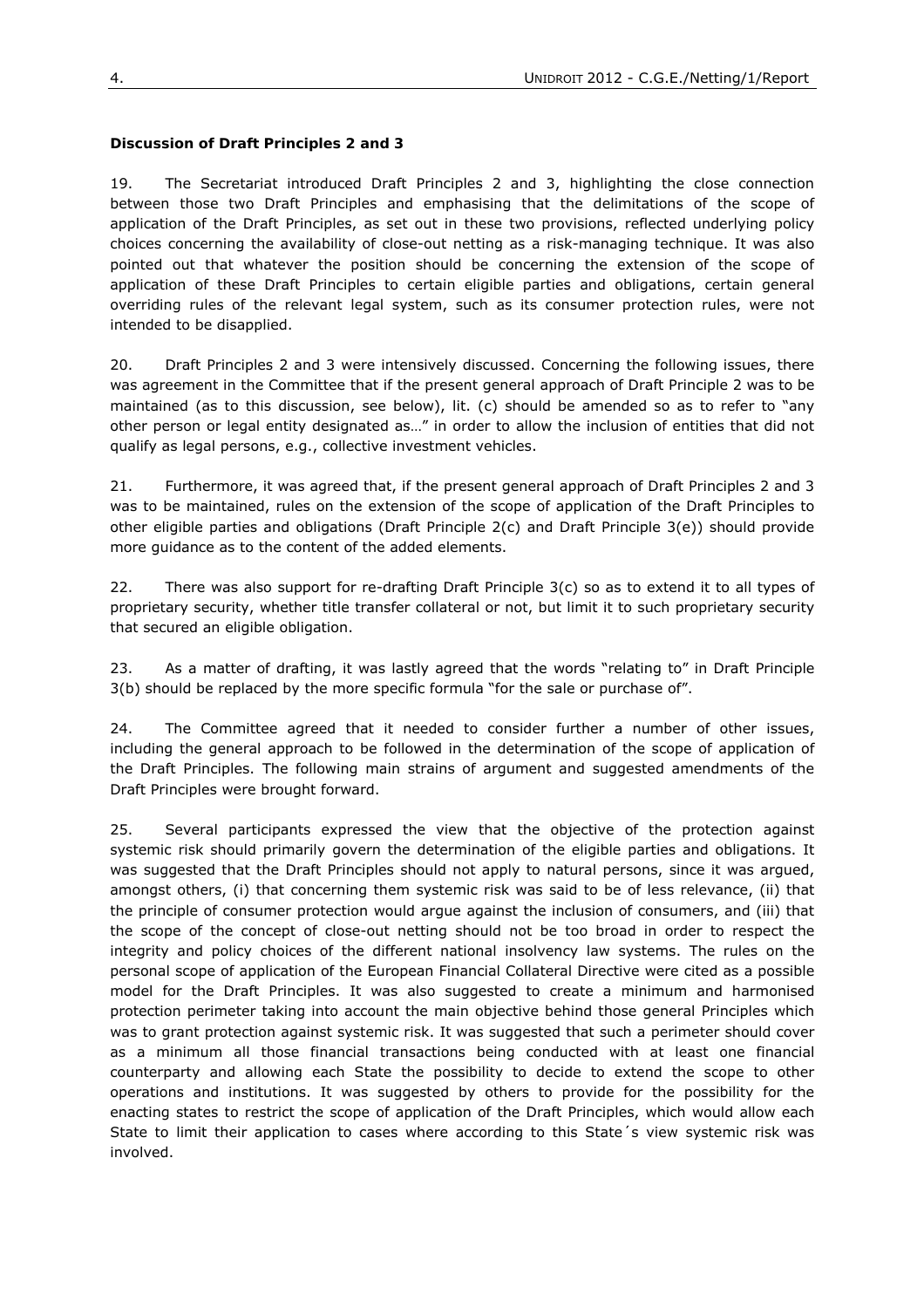-

26. The countervailing, and strongly supported view favoured a broad personal scope of application of the Draft Principles. It was argued that insolvency law should not be directly dependent upon policy choices concerning the protection against systemic risk, which would rather be a regulatory issue. Whether or not there could a systemic risk in relation to any party was said to be difficult to decide and to invite uncertainty. Participants in the energy market, for instance, were said to be in need of the protection available under close-out netting even though there was no systemic risk within the meaning given to that expression in connection with financial markets. Moreover, since the factor of systemic risk could sometimes even militate against the operation of close-out netting provisions (see Draft Principle 8), it was said that the presence of systemic risk should not by itself be the deciding factor concerning the determination of the personal scope of application of the Draft Principles.

27. The issue of the management of counterparty risk, however, which was said to be primarily addressed by close-out netting provisions, would apply to all parties alike, without inviting any distinction as to the presence of systemic risk. Especially high-net worth individuals would sometimes act on the market in a manner similar to legal persons so that there should at least be the possibility to extend the application of these Draft Principles to such persons. Also the European Financial Collateral Directive, it was argued, did not exclude an extension of the implementing legislation by the Member States. It was pointed out that even if the Draft Principles covered the use of close-out netting provisions by natural persons, there might still be regulatory or consumer protection law restrictions concerning their possibility to enter into certain transactions.

28. Several suggestions were made concerning a re-drafting of the personal scope of application of the Draft Principles, which the Committee agreed to keep under consideration in the course of its deliberations. Firstly, Draft Principle 2(c) could be re-drafted so as to allow the extension of the Draft Principles to certain types of natural persons only, mainly those acting in a professional capacity, trustees of investment trusts or high-net worth individuals. On a similar note, it was suggested that Draft Principle 2(c) could be re-phrased so as to directly refer to a criterion of systemic risk.

29. Secondly, it was suggested to draft the personal scope of application in Draft Principle 2 along the lines of Article 1(2) and (3) of the Financial Collateral Directive.<sup>1</sup>

<sup>1</sup> "2. The collateral taker and the collateral provider must each belong to one of the following categories: (a) a public authority (excluding publicly guaranteed undertakings unless they fall under points (b) to

<sup>(</sup>e)) including:

 <sup>(</sup>i) public sector bodies of Member States charged with or intervening in the management of public debt, and

 <sup>(</sup>ii) public sector bodies of Member States authorised to hold accounts for customers;

 <sup>(</sup>b) a central bank, the European Central Bank, the Bank for International Settlements, a multilateral development bank as referred to in Annex VI, Part 1, Section 4 of Directive 2006/48/EC of the European Parliament and of the Council of 14 June 2006 relating to the taking up and pursuit of the business of credit institutions (recast), the International Monetary Fund and the European Investment Bank;

 <sup>(</sup>c) a financial institution subject to prudential supervision including:

<sup>(</sup>i) a credit institution as defined in Article  $4(1)$  of Directive 2006/48/EC, including the institutions listed in Article 2 of that Directive;

<sup>(</sup>ii) an investment firm as defined in Article  $4(1)(1)$  of Directive 2004/39/EC of the European Parliament and of the Council of 21 April 2004 on markets in financial instruments;

 <sup>(</sup>iii) a financial institution as defined in Article 4(5) of Directive 2006/48/EC;

 $(iy)$  an insurance undertaking as defined in Article 1(a) of Council Directive 92/49/EEC of 18 June 1992 on the coordination of laws, regulations and administrative provisions relating to direct insurance other than life insurance (third non-life insurance Directive) and an assurance undertaking as defined in Article 1(1)(a) of Directive 2002/83/EC of the European Parliament and of the Council of 5 November 2002 concerning life assurance;

 <sup>(</sup>v) an undertaking for collective investment in transferable securities (UCITS) as defined in Article 1(2) of Council Directive 85/611/EEC of 20 December 1985 on the coordination of laws, regulations and administrative provisions relating to undertakings for collective investment in transferable securities (UCITS);

 <sup>(</sup>vi) a management company as defined in Article 1a(2) of Directive 85/611/EEC;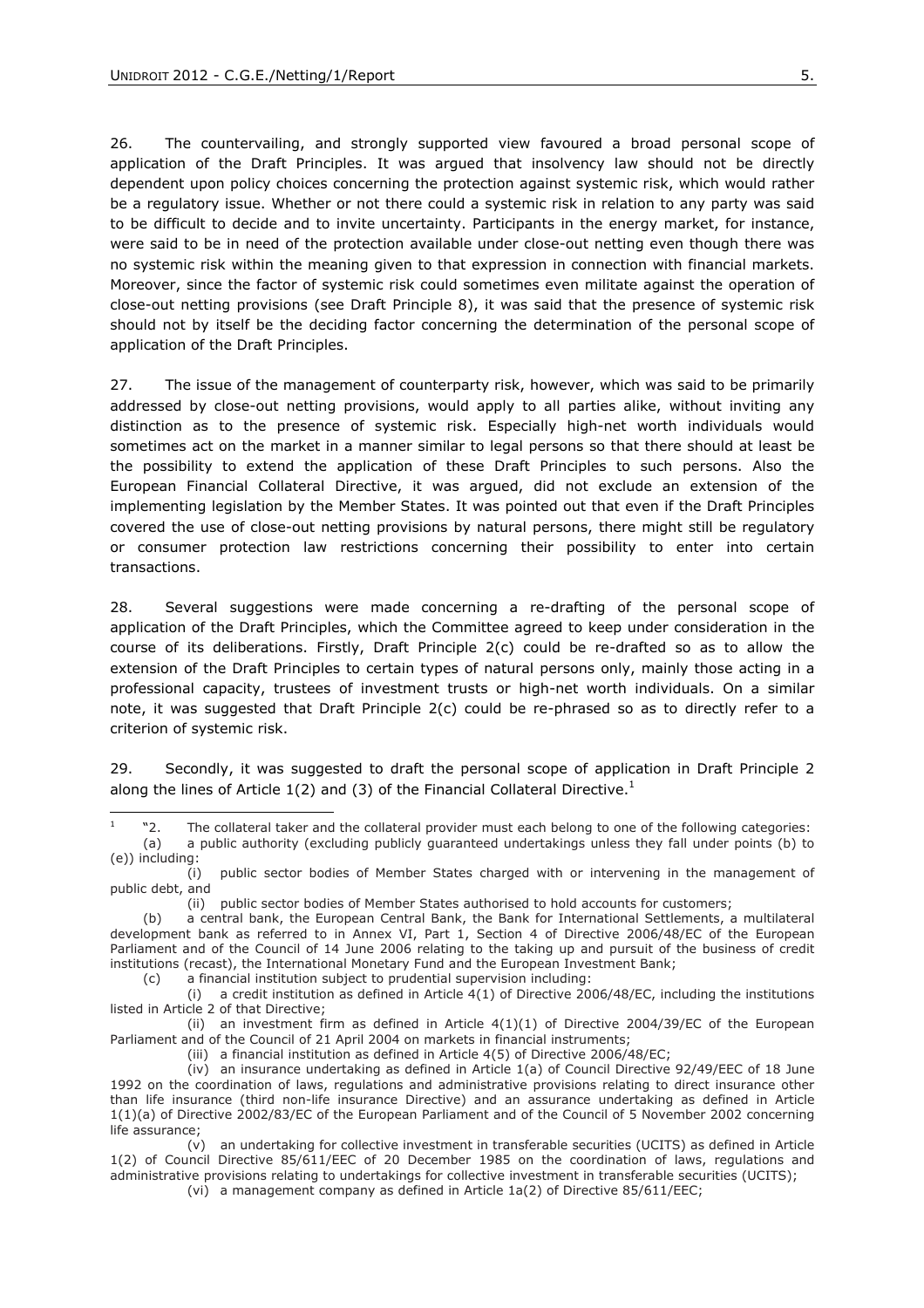30. Thirdly, it was suggested that the elements of the eligible parties and the eligible obligations could be combined. In cases where both parties were financial institutions (in the sense of an entity falling under Art. 1(2)(a) to (d) of the Financial Collateral Directive), all mutual obligations between those parties could be eligible. In cases where only one party was a financial institution, but not the other (who should also not be a natural person), only the following mutual obligations between these parties could be eligible: all standard derivative transactions (going beyond Draft Principle 3(a) and covering also derivatives relating to currencies or commodities), and additionally all other eligible obligations under Draft Principle  $3(b)$  and (d) nos.  $1 - 3$ , as well as all obligations under proprietary security, whether title transfer collateral arrangements or not, covering other eligible obligations.

31. No consensus was reached on those issues and the Committee agreed to come back to the discussion at a later stage.

# **Draft Principle 4**

1

32. It was clarified that Draft Principle 4 was not intended to affect formal requirements for the creation, validity and effectiveness of secured transactions. It had been agreed by the Study Group that proprietary aspects of secured transactions were generally outside the ambit of those Draft Principles. In the same vein, it was clarified that even where one agreement purported both to create a security interest and to provide for close-out netting, the fact that the latter provision would be valid under present Draft Principle 4 without the need for additional formal requirements would not make the security interest effective if the relevant requirements for perfection of the security interest under secured transactions law were not complied with. Moreover, if the security agreement was not effective, there could generally also not be close-out netting concerning the obligation to retransfer the collateral under the (invalid) security agreement. As an issue that could be alluded to in the comments it was mentioned that the legal position might be different where the parties subsequently validly agreed on the transformation of the obligation to re-transfer collateral into a monetary obligation.

33. In the ensuing debate, there was extensive discussion as to whether it was correct for Draft Principle 4 to provide that the failure to comply with requirements such as registration requirements should not lead to the ineffectiveness of the close-out netting provision. Some participants argued that in their view the sanction of ineffectiveness was required as a protection against the dangers of fraud and back-dating of transactions. It was argued that it was necessary to affirm that reporting requirements under regulatory law should be strictly enforced, since they served to monitor and protect against risks building up in the market. Such a need was said to exist especially concerning transactions involving parties that were not itself subject to regulation and supervision as financial market participants.

34. In response, there was strong support for retaining Draft Principle 4 in its present form, since several participants felt that ineffectiveness as a response to a failure to comply with formal requirements would be inappropriate. While there might be cases of actual fraud, sanctioning a

 <sup>(</sup>d) a central counterparty, settlement agent or clearing house, as defined respectively in Article 2(c), (d) and (e) of Directive 98/26/EC, including similar institutions regulated under national law acting in the futures, options and derivatives markets to the extent not covered by that Directive, and a person, other than a natural person, who acts in a trust or representative capacity on behalf of any one or more persons that includes any bondholders or holders of other forms of securitised debt or any institution as defined in points (a) to (d);

 <sup>(</sup>e) a person other than a natural person, including unincorporated firms and partnerships, provided that the other party is an institution as defined in points (a) to (d).

 <sup>3.</sup> Member States may exclude from the scope of this Directive financial collateral arrangements where one of the parties is a person mentioned in paragraph 2(e).

If they make use of this option Member States shall inform the Commission which shall inform the other Member States thereof."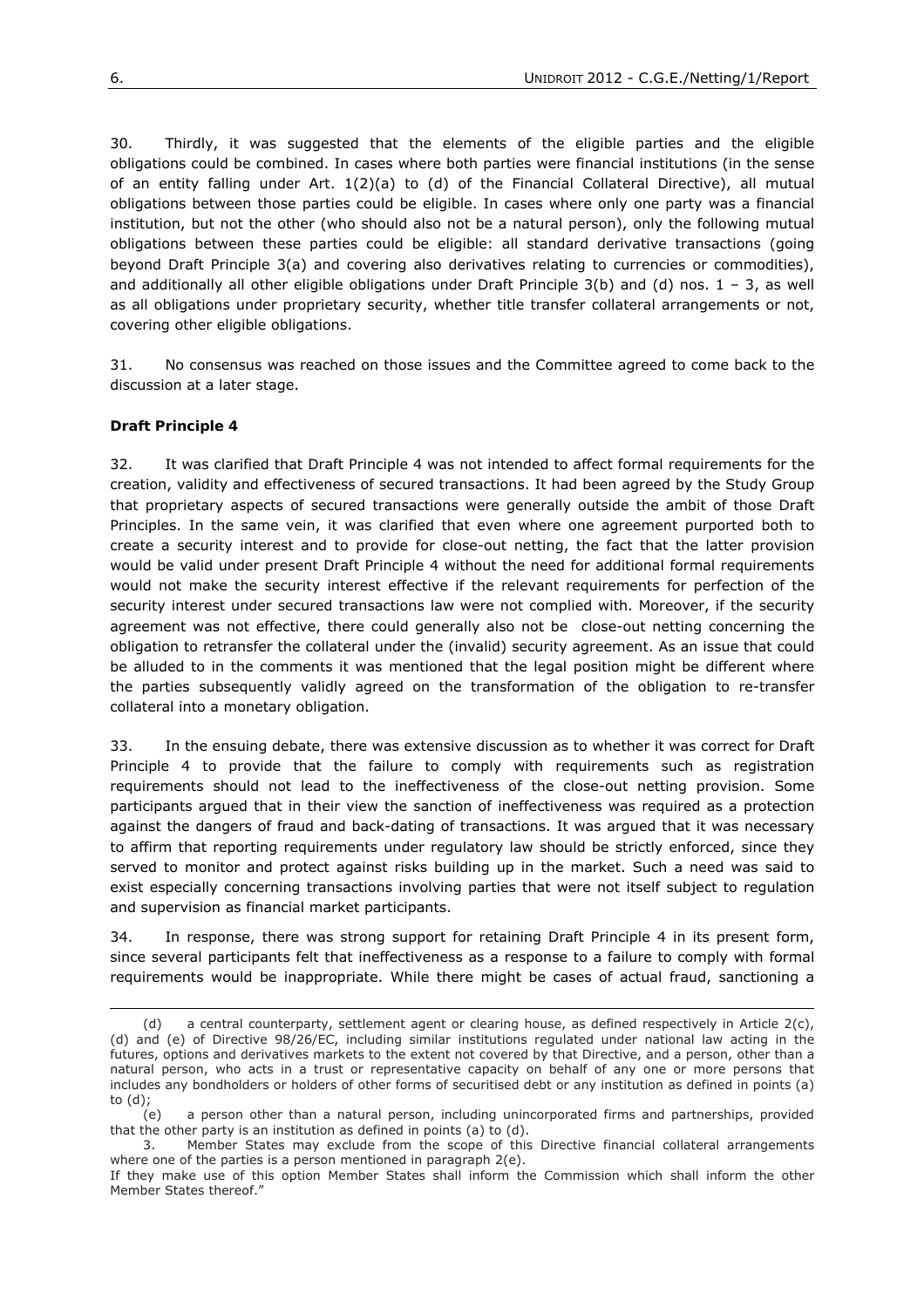failure to comply with reporting and similar requirements with the ineffectiveness of the close-out netting provision risked punishing innocent parties as well. It was pointed out that nothing in the Draft Principles precluded adequate sanctioning of actual fraud; moreover, regulatory measures could provide for a variety of other sanctions for the failure to comply with formal requirements.

35. There was no decision as to the general approach to be taken concerning Draft Principle 4 and it was agreed to keep those matters under consideration in the course of the further deliberations of the Committee, since they were felt to be closely linked to the approach to be taken concerning the scope of the eligible parties.

#### **Draft Principle 5**

36. No comments were made in connection with Draft Principle 5, which was taken as evidence that the Committee agreed to that provision as presently drafted.

#### **Draft Principle 6**

37. In relation to Draft Principle 6, there was a discussion as to whether the Draft Principle should be restricted so as allow the enacting States to provide for the ineffectiveness of the transaction concerned as a consequence of the failure to comply with regulatory reporting and registration requirements.

38. Some participants argued that such requirements protected against dangers of back-dating and fraud and therefore the sanction of ineffectiveness would fulfill an indispensible role. As in relation to Draft Principle 4, it was argued that this applied especially to entities that were not otherwise subject to regulation and supervision as financial market participants.

39. Other participants, however, held also in relation to Draft Principle 6 the view that ineffectiveness was an inappropriate response to the failure to comply with reporting requirements and that the regulatory policies at stake could better and more precisely be dealt with through other types of regulatory penalties or through restrictions concerning some parties´ possibility to enter into the transactions concerned.

40. As a compromise, it was suggested that Draft Principle 6 could be amended so as to provide that the consequences dealt with in this Draft Principle should not follow from a "mere failure" or "solely on the ground of a failure" in order to highlight that those Draft Principles as a matter of course allowed such consequences where there was for example actual fraudulent behaviour, in relation to which the fact of the compliance or non-compliance with reporting requirements could possibly even be regarded as an evidentiary factor. The details were to be left to the Secretariat. This suggestion was agreed to as a solution for the discussion concerning Draft Principle 6.

#### **Discussion of the explanations and commentary to Draft Principles 1, 4 to 6**

41. The Chairperson then invited participants to comment on the explanations and commentary to Draft Principle 1 and 4 – 6. In the subsequent discussion, the following points were raised in relation to these topics.

42. Additional clarification was sought for the question as to whether those Draft Principles covered multilateral netting. While the general policy, as discussed on the first day of the session of the Committee, was accepted, it was suggested that the relevant portions of the commentary could clarify, possibly even in the key considerations to Draft Principles, that those Draft Principles were to apply to normal bilateral netting and to situations involving central counterparties and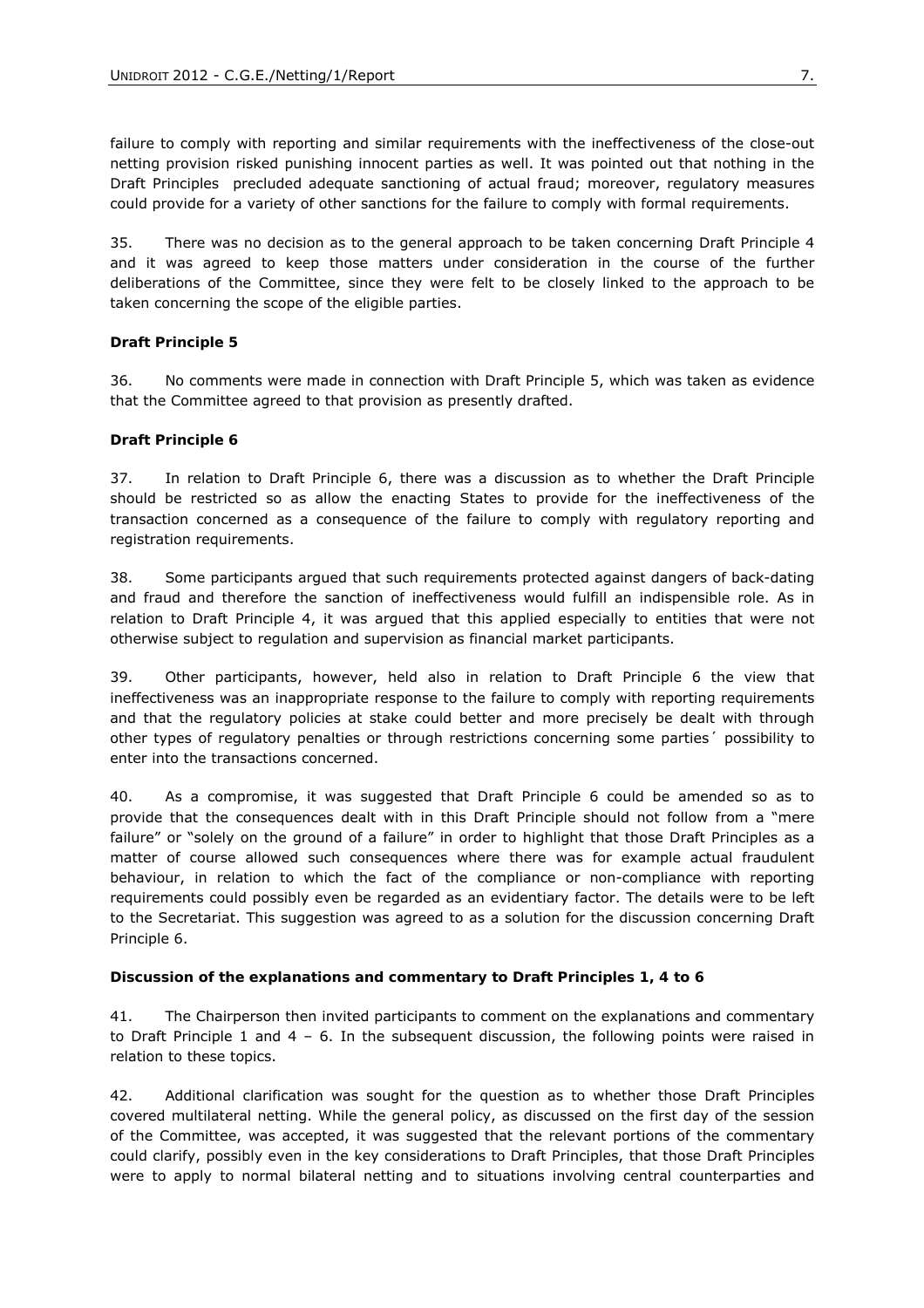clearing houses, but not to apply to true multilateral situations, since this did not seem to be excluded on the basis of the text of Draft Principle 1.

43. Furthermore, it was suggested that the scope of the Draft Principles as regards netting on a non-contractual basis could be clarified, especially with regard to situations of settlement systems operating on the basis of government regulation. While some answer to this issue could be found in para. 15, the point was raised that such situations could also give rise to problems under the present wording of the chapeau of Draft Principle 3, since there could be doubts as to whether in such situations the eligible obligations were actually arising under the rules of the settlement system, rather than under a contract.

44. In relation to the restriction of the Draft Principles to contractual netting, there was also a suggestion to reconsider whether the issue of close-out netting that took effect partly on a contractual basis, partly on a statutory basis, was given sufficient attention, specifically in relation to situations where under the applicable legal system there was a mandatory termination in order to prohibit the practice commonly referred to as wait-and-see. On the basis of paras. 13 and 22, such situations would be covered by the Draft Principles. Similar problems were mentioned in relation to the treatment of valuation methods, which are dealt with in para. 29.

45. It was also pointed out that there should be a review of the terminology of the Draft Principles, which currently employed different language in Draft Principles 1 to 3, when referring to "applicable law" (Draft Principle 1), "the law of the relevant state" (Draft Principle 2) and "the relevant law" (Draft Principle 3(e)).

46. It was agreed that those issues, as well as the written comments by Member States and Organizations which referred to issues of drafting of the commentary and explanations, in relation to which no objections were raised, should be taken into account by the Secretariat in the course of its re-drafting and preparation of the text of the Draft Principles for the next session of the Committee.

47. Two other issues raised in that discussion were deferred to the discussion of later Draft Principles. Firstly, clarification was sought as to whether national rules on standard terms and conditions in some jurisdictions could prevail over the enforceability of close-out netting provisions according to their terms, an issue that was felt to be more closely related to Draft Principle 7. Secondly, the issue of the relationship between (valid) close-out netting provisions and security agreements that failed to meet the requirements for effectiveness under the relevant secured transactions law was taken up again. It was asked whether – even if it was accepted that the proprietary aspects of secured transactions law were intended to remain unaffected by those Draft Principles – the effectiveness of the close-out netting provision would have the effect that the (obligatory) agreement for the posting of security (security agreement) would be effective as well. This was an issue said to be more closely related to the discussion of the eligible obligations under Draft Principle 3.

# **Draft Principles 2 and 3**

48. The discussion of Draft Principles 2 and 3 was reopened on the basis of the draft preliminary proposal for Draft Principles 2 and 3 submitted to the Committee as document C.G.E./Netting/1/INF. 4 (see Annex III to this Report).

49. Some members of the delegations supporting this proposal argued that the more restrictive approach concerning the scope of application of the Draft Principles followed by that proposal would focus on systemic risk as the main concern of the Draft Principles, while at the same time allowing the States, if they so wished, to extend the scope of application of legislation giving effect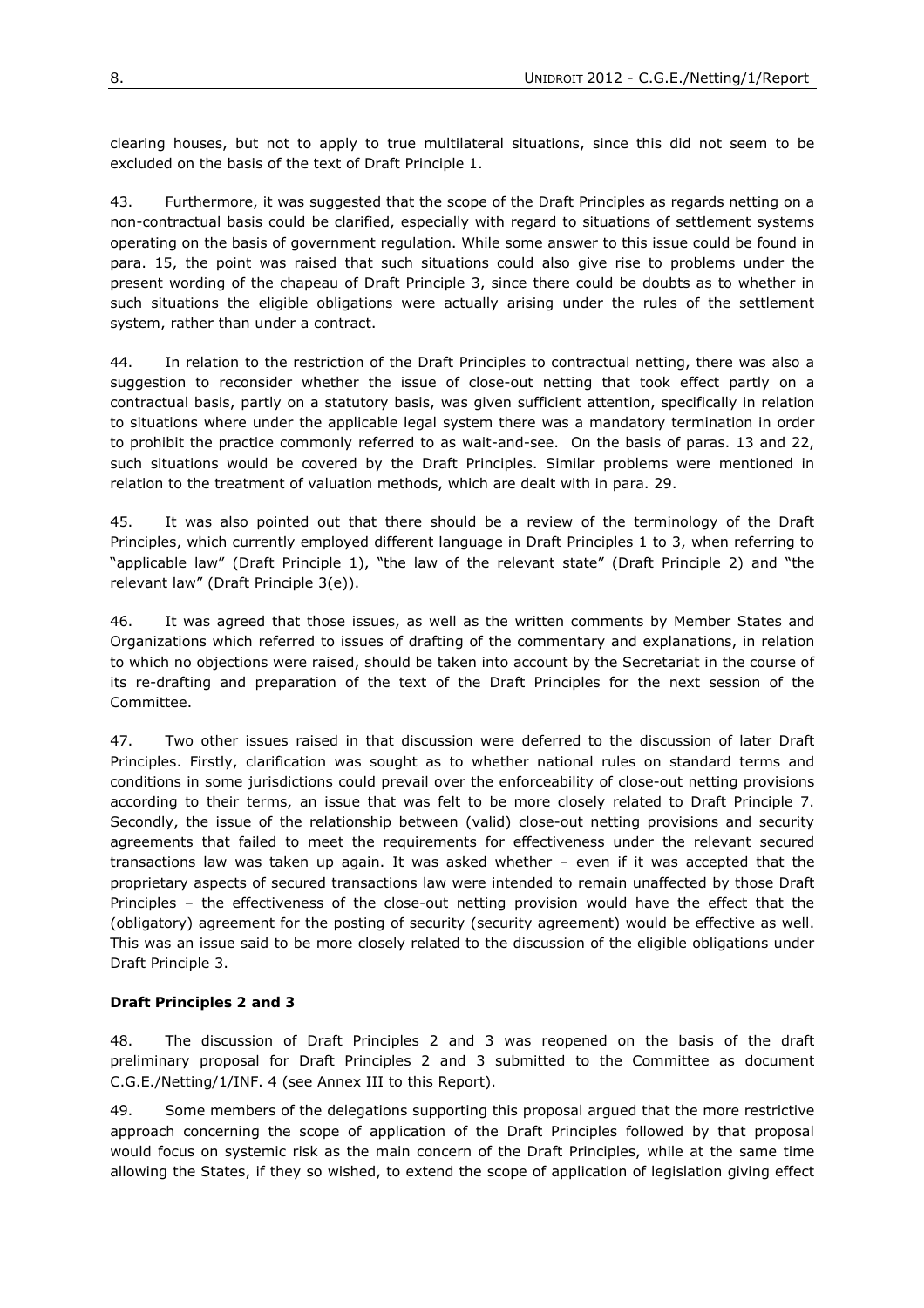to close-out netting to other parties or obligations as well. The approach of the proposal was described as a minimum harmonisation approach, taking into account existing differences between various legal systems, which at the present stage were said not to allow any broader rules on close-out netting, while not preventing those States that were in favour of a broad scope of application for close-out netting from applying these rules already now also to other parties or obligations.

50. Other delegates noted that the proposal reflected a rather radical departure from the approach originally followed by the Study Group and also the Draft Principles so far, so that they reserved their judgment and declared themselves unable to comment upon this proposal at the present stage.

51. A number of other delegates expressed strong objections to the proposal. It was regretted that under the default position of the proposal transactions concluded between two corporate entities would not be eligible for netting unless at least one of those entities qualified as an eligible party under Draft Principle 2 (a) to (f) of the proposal. Such an approach would deprive for example energy traders from the protection which they were said to need for their netting transactions and which in the view of some participants would also involve systemically relevant risks, even if not strictly speaking referring to a financial market systemic risk. It was argued that, from the perspective of the market participants, close-out netting was primarily a method for the management of counterparty risk. That made it difficult to distinguish between financial entities (i.e. the eligible parties under Draft Principle 2 (a) to (f) of the proposal) and other corporate entities concerning their need for protection.

52. Even concerning financial entities in the afore-mentioned sense, it was argued that the availability of close-out netting under the proposed text would be unduly restricted by excluding spot contracts from the list of eligible obligations under Draft Principle 3 (a) to (e) of the proposal, even though it was noted that some extension would be possible under the second paragraph of Draft Principle 3 of the proposal.

53. In view of the new proposal, some members of the Committee expressed their support for the original drafting of Draft Principle 2, and even a suggestion was made to extend the original Draft Principle to (a) any person, whether natural or legal; and (b) any other unincorporated entity designated as an eligible party by the relevant law.

54. Other members of the Committee argued that while the general approach of the new proposal for Draft Principle 2 could be agreeable, there seemed to be no sufficient justification for the restriction of the eligible obligations as compared to the original Draft Principle 3. Another suggestion was that the general approach of the proposal could be retained, if such obligations concluded between two non-financial entities were added to the scope of application which were either concluded in an organised market or processed through a clearing and settlement system.

55. Concerns were also raised in relation to the wording of the proposed Draft Principle 2 (i), which was said not sufficiently to take into account the previous considerations of the Committee concerning the possibility to extend the scope of the Draft Principles to entities that did not qualify as persons. It was suggested that Draft Principle 2 (i) would have to be rephrased so as to refer to other entities as well.

56. It was also pointed out that the proposal gave rise to several doubts, for example as to whether the reference in the chapeau of the first sentence of Draft Principle 3 only to "at least one of the parties" as an eligible party meant that the other party to the transaction would not have to be an eligible party at all. The third paragraph of the proposed Draft Principle 3 was said to be unclear as to whether a State could also choose to designate only some of the contracts or parties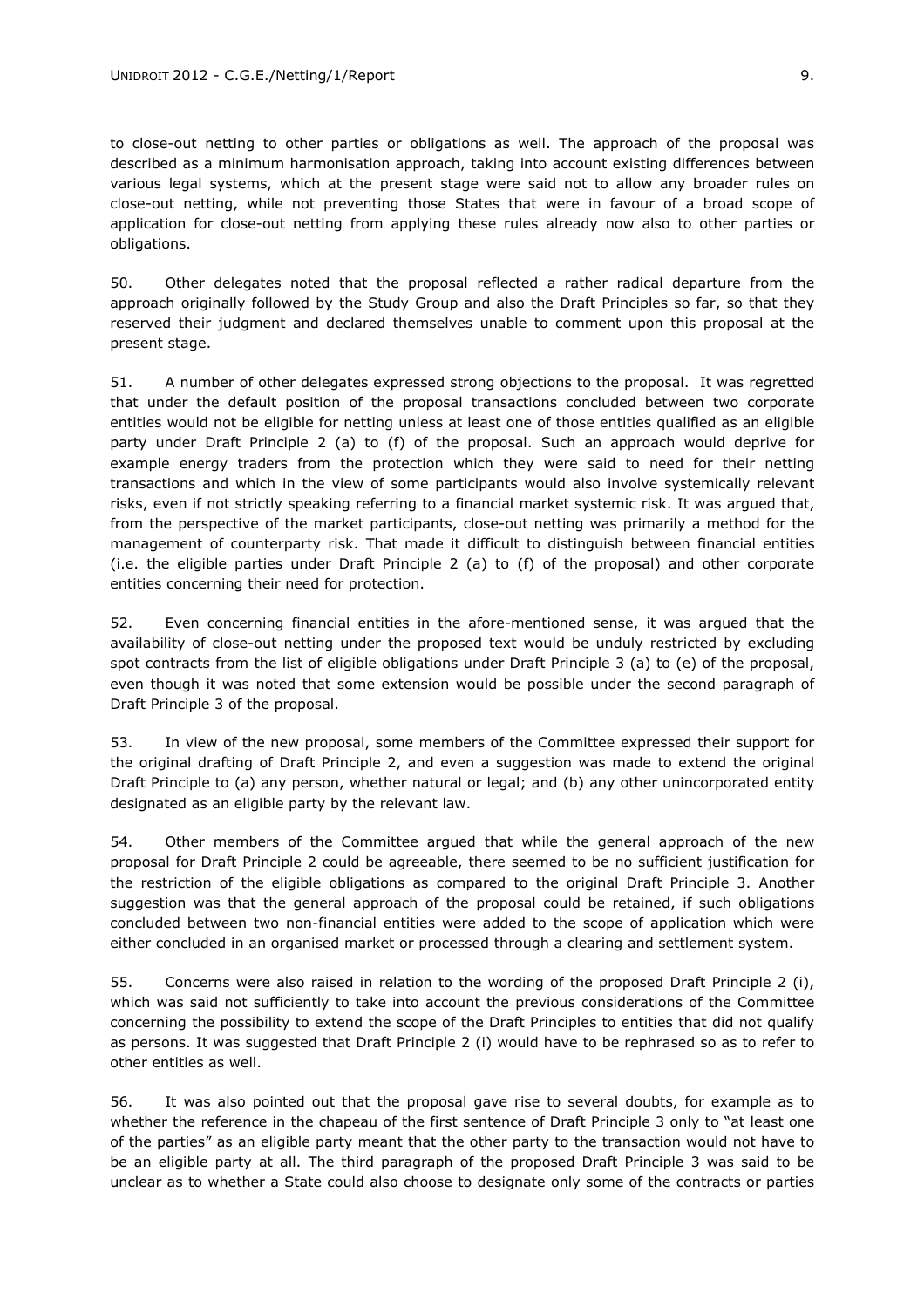referred to in this provision as eligible. Moreover, members of the Committee wondered whether the fact that the third paragraph of proposed Draft Principle 3 did not refer to the second paragraph of Draft Principle 3 should be understood to suggest that no State could designate the obligations covered by the second paragraph as eligible obligations in relation to eligible parties covered by Draft Principle 2 (g) to (i). Some members of the delegations supporting this proposal indicated that such a restriction had not been intended.

57. As a possible solution to take into account some of the earlier deliberations of the Committee it was suggested that, if this proposal was to be adopted, the proposed Draft Principle 2 (g) should be rephrased as follows: "a person other than a consumer." This suggestion did not meet any objections and was generally supported.

58. Several other suggestions concerning possible amendments of the proposal were also brought forward: It was recommended that the proposal should be drafted in such terms as to allow the development of new financial products and also obligations arising under master-master agreements. Another proposal was that in the relationship between entities covered by the proposed Draft Principle 2 (b) on the one hand and entities covered by Draft Principle 2 (c), all obligations should be regarded as being eligible for close-out netting. Finally, it was argued that also in this proposal, rules allowing an extension of the scope of application should contain some guidance as to which criteria could be relevant for the exercise of this discretion.

59. The Chairperson summarized the interventions of the members of the Committee as follows: While some members of the Committee supported the new proposal, several reserved their views, while many expressed general concerns requested further drafting clarification or raised a number of specific issues which required further consideration by the Committee.

# **Draft Principle 7**

60. The Secretariat gave an introduction to Draft Principle 7, referring to the policy decisions by the Study Group and highlighting the central nature of the Draft Principle for the project. It was pointed out that the protection of the enforceability of close-out netting provisions in insolvency under Draft Principle 7(c) was the core of the protection under the Draft Principles, but that such protection was neither unlimited nor intended to render effective those transactions that were ineffective for any other reasons.

61. Several Members of the Committee argued that the first and second sentences of Draft Principle 7 were too widely drafted, since they did not give sufficient consideration to the restrictions to the enforceability of close-out netting provisions more expressly envisaged in the explanations and commentary to the Draft Principles. It was suggested that the phrase "without limiting the generality of the foregoing" was liable to give rise to misunderstandings concerning the possibility of exceptions to the general enforceability of close-out netting provisions in insolvency and should therefore be dropped.

62. The same was said to apply to the reference in the first sentence of Draft Principle to the effect that the close-out netting provision should be enforceable "before and after" the commencement of insolvency proceedings. It was argued that the restrictions concerning the effectiveness of close-out netting provisions following from basic civil and commercial law principles, such as the general rules on fraud or contract validity, which could provide for ineffectiveness even before the commencement of insolvency proceedings, would remain unaffected, as mentioned in para. 89 of document C.G.E./Netting/1/WP 2, and that this was not adequately reflected in the present version of the Draft Principles and commentary.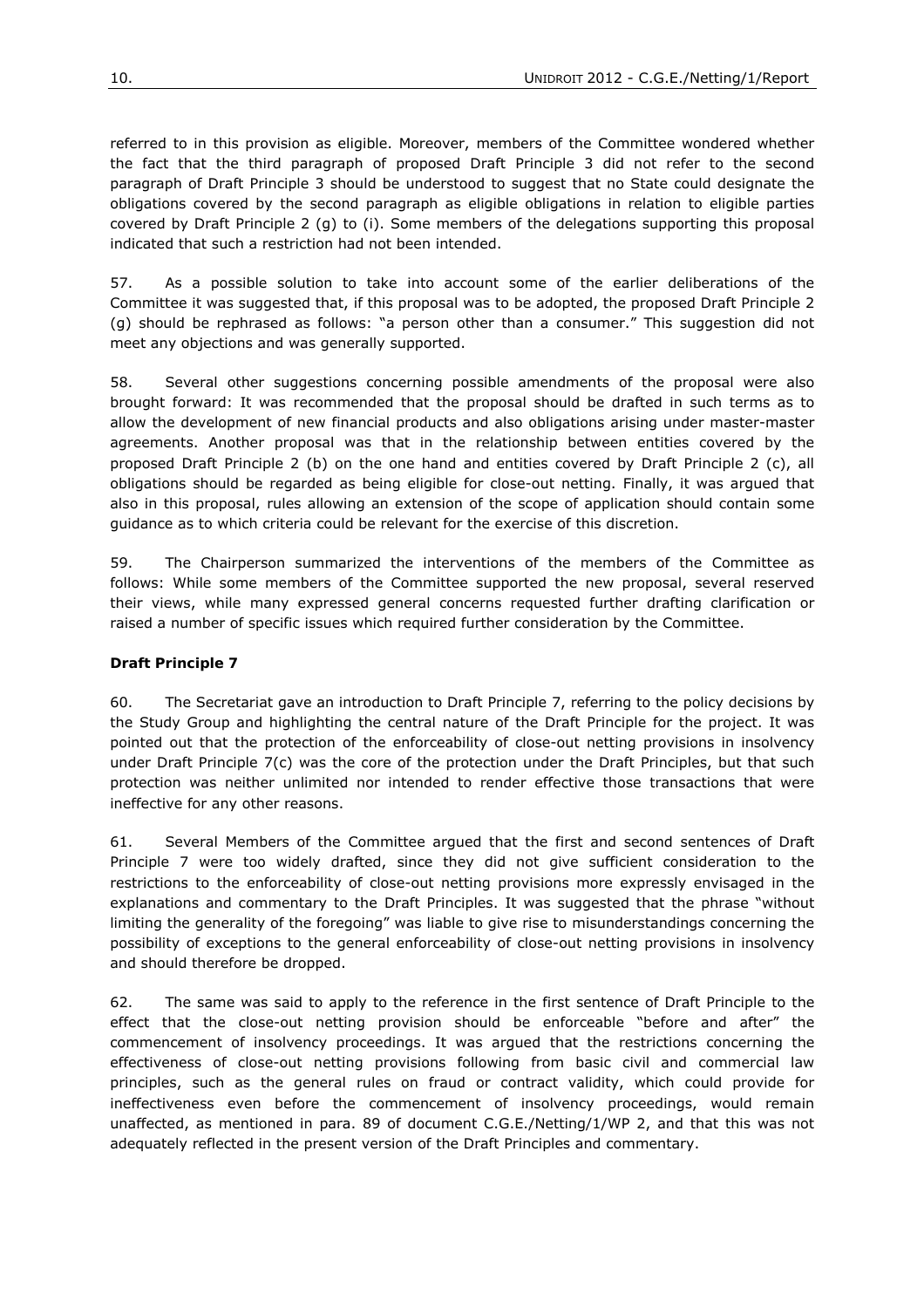63. Concerning the various basic civil and commercial law principles under the relevant law, there was also a discussion specifically relating to requirements of commercial reasonableness and good faith. It was argued that there should be an express reference in the text of the Draft Principle to those concepts so that the enforceability of the close-out netting provisions would be upheld only if the standards of good faith and commercial reasonableness were satisfied. The Committee generally supported the view that those concepts were difficult to translate in a uniform rule and should not, therefore, be introduced as general requirements also for jurisdictions which so far did generally employ these concepts. Jurisdictions that had such general requirements as conditions for the enforceability of the close-out netting provisions or for its mechanism of valuation remained anyway free to apply them. It was agreed that the issue of good faith and commercial reasonableness should be left for the Secretariat to deal with in the commentary in the course of the preparation of the Draft Principles for the next session of the Committee.

64. It was suggested that Draft Principle 7(b) should be clarified with regard to the effects of situations in which some of the obligations covered by a master agreement constituted eligible obligations, while others did not. One drafting suggestion was to add words such as "but only for these obligations that are enforceable and eligible" at the end of the provision, another suggestion was to start the provision with words such as "a close-out netting provision remains enforceable in relation to eligible and enforceable obligations covered, even if…". The intention, it was said, was to clarify that the close-out netting provision remained valid, while the obligations that were ineligible or unenforceable would not be included into the netting operation. It was agreed that the Secretariat should requested to redraft Draft Principle 7(b) accordingly.

65. Furthermore, the Secretariat was requested to consider whether the term "repudiate" in Draft Principle 7(c)(i) should be replaced by "reject" in order to use similar terminology as in the UNCITRAL Legislative Guide on Insolvency.

66. In relation to Draft Principle  $7(c)(i)$ , the Secretariat was requested to clarify, possibly in the commentary, whether and to what extent the insolvency administrator could be entitled to reject the performance of a contract if the counterparty of the insolvent debtor had chosen not to exercise its termination rights under the close-out netting provision.

67. There was not sufficient support for the suggestion that the rule in Draft Principle  $7(c)(ii)$ should be made subject to an exception concerning the opening of reorganisation proceedings in relation to non-financial corporates, even in the absence of default of payment.

68. Concerning the issues addressed in Draft Principle  $7(c)$ (iii) and Draft Principle  $7(c)$ (iv), it was generally accepted that neither the conclusion of the close-out netting provision as such, nor the timing of the conclusion of this agreement, should be regarded as sufficient basis for an action for the avoidance of a preference. The same was said of the actual exercise of the discretion to terminate the relationship under a close-out netting provision. In this respect, the conclusion of the close-out netting agreement was said to be different from, for instance, a payment made under the same circumstances, which might be subject to avoidance under domestic insolvency law. However, it was argued that the presence of additional elements might justify such an insolvency avoidance action in both Draft Principle  $7(c)$ (iii) and Draft Principle  $7(c)$ (iv). Those additional elements were said to be difficult to define, and it was accepted that no complete harmonisation of the various national insolvency law provisions in that respect would be achievable. Some Members of the Committee argued that they would not regard mere subjective factors such as the knowledge of the counterparty´s situation of financial distress as being sufficient additional factors, while others suggested that the controlling factor should be the intention to disadvantage other creditors. There was some doubt as to whether it might be feasible, within the limited scope of the Draft Principles, to properly reflect all those nuances, and it was suggested that it might be better to stress that the law of the enacting States remained free to determine the consequences of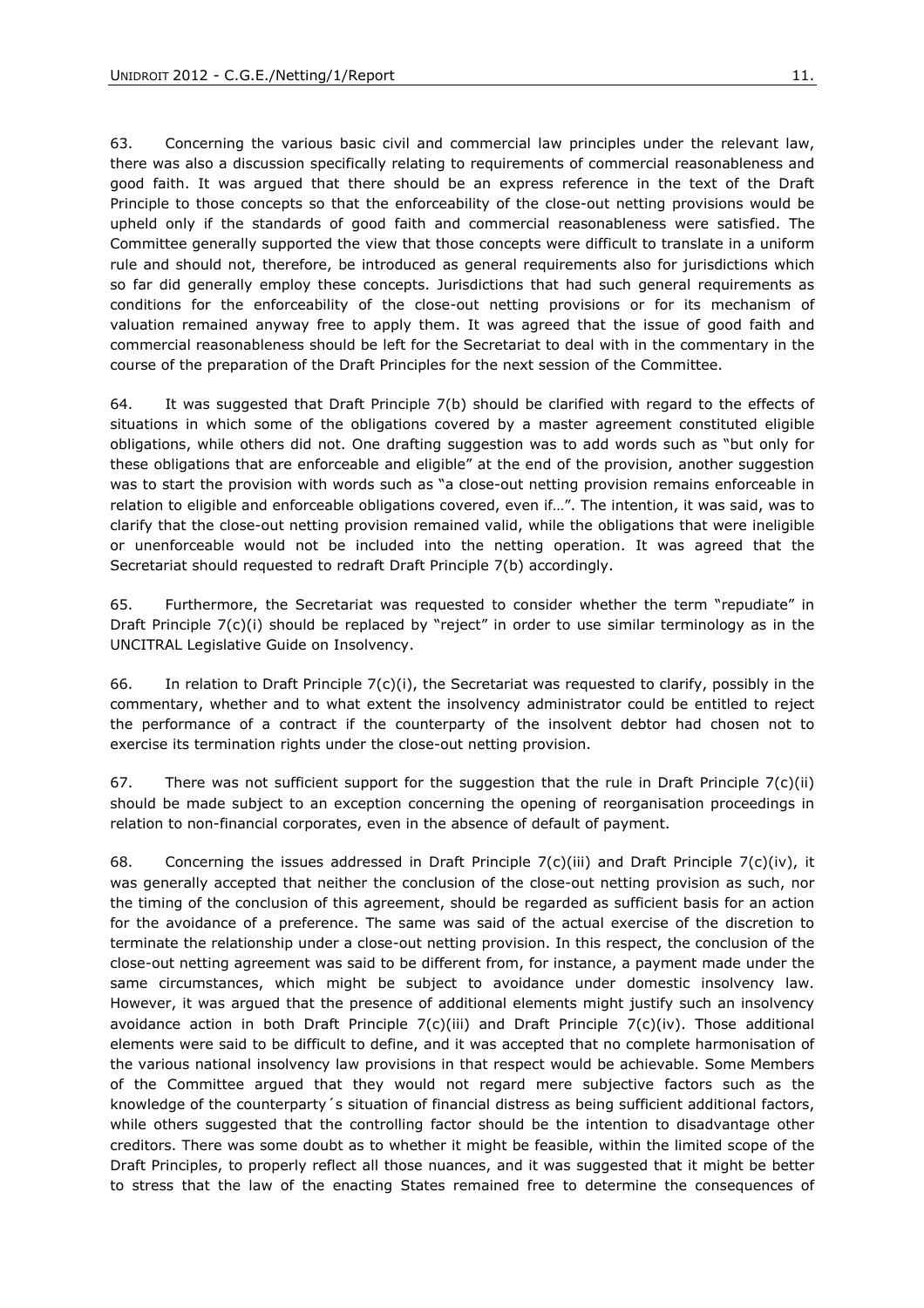actual fraud. The Secretariat was requested to consider the appropriate detail of clarification that might be needed in a re-draft of the current text of the relevant portions of the commentary.

69. It was generally accepted that Draft Principle 7 should not constitute an obstacle to the insolvency effectiveness of close-out netting also in situations where master-master agreements were used. It was agreed that such agreements differed only in form, but not in substance from master agreements drafted in wide terms. However, it was pointed out that Draft Principle 7 would protect such master-master agreements only to the extent that all covered obligations were eligible for netting. It was suggested, however, that Draft Principle 1 might need some clarification concerning the extension of the scope of the Draft Principles to master-master agreements, possibly in the explanations and commentary. The Committee supported that view.

70. In relation to walk-away clauses there was general support for the suggestion that it should be left for each national legislator whether to uphold such clauses or not.

71. Several Members of the Committee expressed the concern that some sub-provisions of Draft Principle 7 seemed to suggest that obligations that would otherwise be unenforceable might become enforceable merely by reason of being covered by a close-out netting provision. While it was accepted that such an understanding of Draft Principle  $7(c)(i)$  was not intended, it was confirmed that this was indeed the stated objective of Draft Principle  $7(c)(iv)$ . It was generally accepted that such an effect could only take place exceptionally and should not be extended beyond Draft Principle 7(c)(iv) to the situations addressed in Draft Principle 7(c)(iii), since it could not be ruled out that the conclusion of an (underlying) contract might in fact confer an unfair advantage on one creditor. Some participants in the Committee, however, reserved their position as to whether the present draft of Draft Principle 7(c)(iv) was appropriate to cover the underlying obligations as well, feeling that the issue needed further consideration.

72. The view was expressed that, despite the stated intention of the Draft Principles not to interfere with the ranking of claims under domestic insolvency law, such interference might nevertheless result from the fact that subordinate claims were bundled with other claims under a close-out netting provision that benefitted from the safe-harbour rule in Draft Principles 7. Several possible solutions were suggested to deal with that problem. One alternative could be to disregard the subordination, effectively giving the creditor of the subordinated claims a preferred rank. Another alternative could be to exclude subordinated claims from the netting operation. Yet another option could be to provide that each master agreement should not relate to both subordinated and non-subordinated claims. In this respect, it was also pointed out that a mere contractual subordination would not have to be considered as constituting an obstacle to the operation of a close-out netting provision according to its terms, while for cases of statutory subordination it was suggested that each State concerned should individually decide how such subordinated claims should be treated in relation to close-out netting provisions. The Committee agreed that those issues required further consideration at a later stage.

# **Draft Principle 8**

73. In the introduction to Draft Principle 8 the Secretariat pointed out that that provision sought to reflect the approach taken by the Financial Stability Board in its Key Attributes of Effective Resolution Regimes for Financial Institutions (October 2011).

74. A number of participants argued that the provision should have a wider scope of application than under the current draft. Where there was a transfer of assets in the course of bank resolution measures, the operation of the close-out netting provision should be not only temporarily, but permanently stayed, i.e. it should be permanently ruled out that the transfer could be regarded as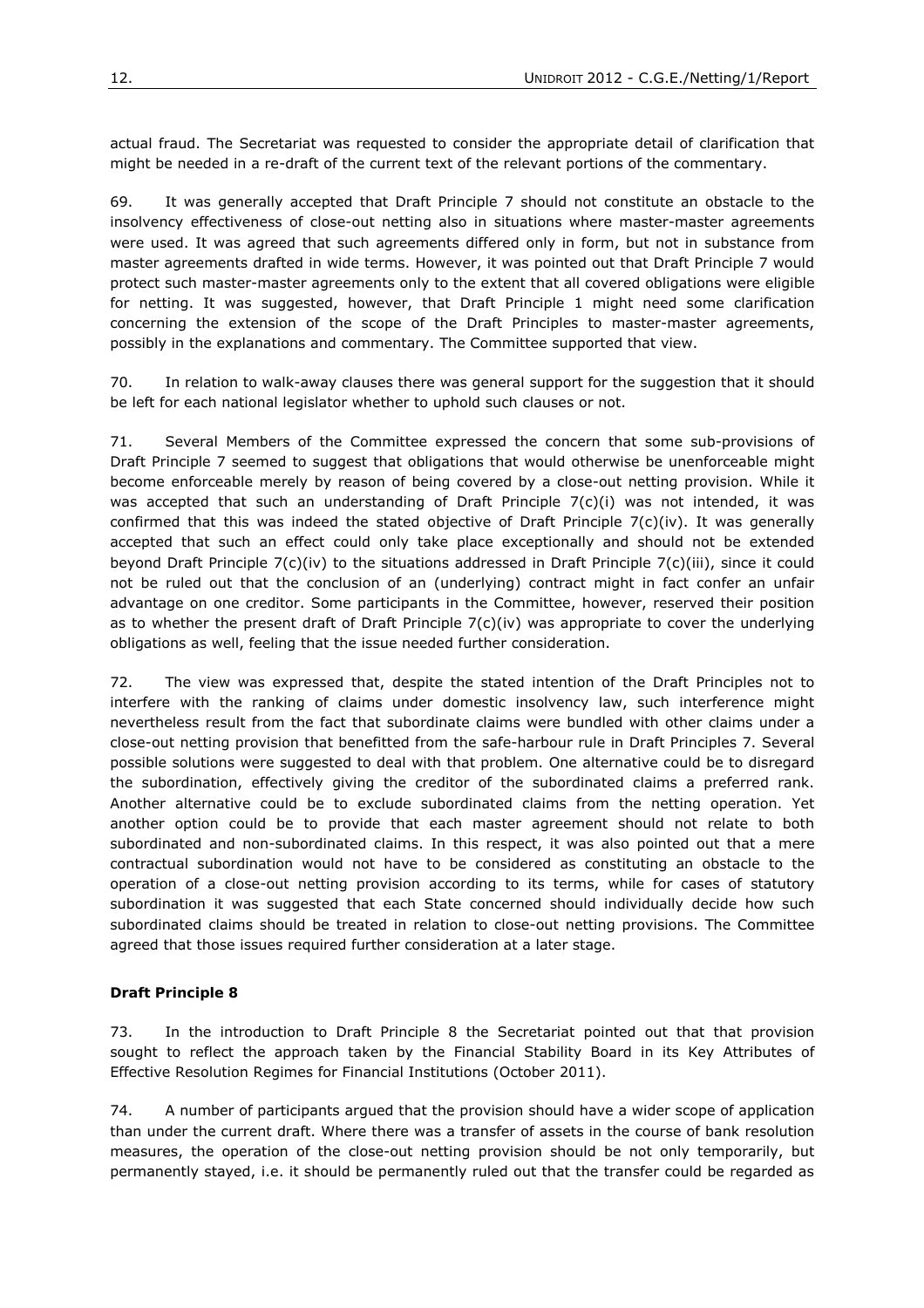a trigger for the close-out netting provision. Moreover, the Secretariat was requested to clarify whether this provision applied to resolution procedures before courts and administrative authorities alike and also both to measures specifically ordered by the resolution authorities and to measures taking effect by operation of law.

75. While some participants felt that the provision should include a specific list of resolution measures and of their respective civil law consequences, there was widespread support for a redrafting of the provision by moving the second paragraph into the commentary and redrafting the remaining part of the provision in more general terms. All possible measures of resolution authorities, which should include adequate safeguards, should be covered by such a broad provision. In the commentary there should be a reference to the Key Attributes of the Financial Stability Board.

76. Concerning restrictions to the rule in Draft Principle 8, i.e. situations in which measures taken by the resolution authorities should in fact be able to trigger rights under close-out netting provisions, some participants argued that a more specific description would be helpful, e.g. concerning a suspension of payments ordered by the resolution authority or in relation to cherrypicking by the resolution authority, i.e. the transfer of only some assets covered by the same master agreement to another entity. Others argued that also such counter-exceptions should better be referred to only in general terms.

77. It was agreed that the Secretariat should work along these lines and consider a redrafting of this provision for the next session of the Committee.

78. One participant expressed the view that the fact that the exception in Draft Principle 8 related only to financial institutions could be against the principle of non-discrimination.

#### **Draft Principles 2 and 3**

79. The discussion of the draft preliminary proposal for Draft Principles 2 and 3 (C.G.E./Netting/1/INF. 4, see Annex III to this Report) was then reopened.

80. While some members of the delegations supporting the proposal argued that this draft could be seen as an imperfect, but nevertheless workable compromise, several other participants of the Committee once more expressed concerns in relation to the draft proposal and voiced their support for a more liberal approach concerning the scope of the eligible parties and eligible obligations. It was argued that it was an issue that was too important and could not be left open for the individual States to decide whether large corporate entities could be eligible parties.

81. The original Draft Principle 2 was said to be preferable to the new draft proposal, this also in terms of drafting. It was conceded that a differentiated definition of the eligible parties was necessary if there was to be a differentiated approach as to the obligations eligible for netting in relation to different parties. Nevertheless, it was argued that generally a short rule as in the original Draft Principle 2 was more in line with the general approach to be taken by soft law principles as compared to the detailed list contained in the proposed alternative. The suggestion was repeated that the scope of the eligible parties could be drafted even in broader terms than under the original Draft Principle 2, e.g. by extending it to any person or entity except for a consumer.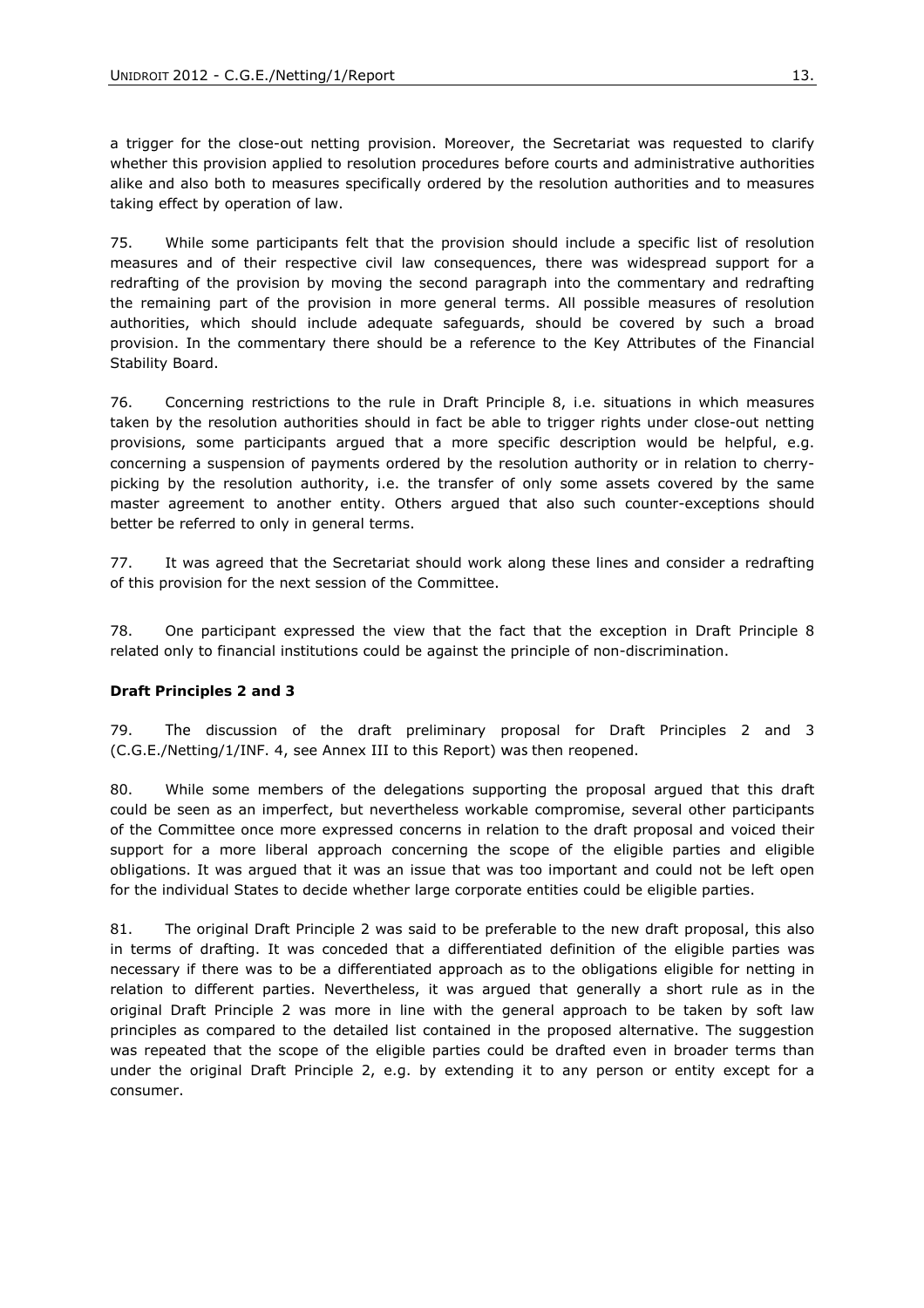82. A number of participants argued that if the general approach of the new draft for Draft Principle 2 was to be followed, there should at least be a redrafting of the proposed Draft Principle 2 (g), which should read "a person other than a consumer". As an alternative, it was suggested "a person other than a non-merchant natural person".

83. Specifically concerning the proposed Draft Principle 3, it was suggested that the second paragraph should rather be an opt-out provision, thereby providing that as default position the obligations covered by this provision would be eligible obligations. Another suggestion was to include non-financial corporates (i.e. corporate parties not covered by the proposed Draft Principle 2(a) to (f)) in the first paragraph of the proposed Draft Principle 3.

84. Criticism concerning the restriction of the scope of eligible obligations in the first paragraph of the proposed Draft Principle 3 was also expressed by other participants who argued that this restriction, which was explained by some of the members of the delegations supporting this proposal as being intended to distinguish between financial instruments and other obligations, lacked sufficient justification. It was argued that gold fixing was also a financial transaction and that the same applied to foreign exchange transactions.

85. Specifically concerning the proposed Draft Principle  $3(c)$ , there was no unanimity as to whether the text in brackets (which was explained by some members of the delegations supporting this proposal as covering also obligations under the second paragraph of the proposed Draft Principle 3, if those should be so designated by the relevant State) should be deleted. While some members of the Committee argued for its retention, others favoured its deletion since otherwise collateral securing cash would probably not be covered by the proposed Draft Principle 3.

86. It was explained that the proposed Draft Principle 3(c) was restricted to title transfer collateral arrangements, while limited proprietary security was intended to be covered by the last part of the second paragraph of the proposed Draft Principle 3. In relation to that last part of the second paragraph of the proposed Draft Principle 3 the point was raised that it should be clarified why this draft provision was not extended to delivery obligations under such a security interest or collateral arrangement.

87. Finally, there was a suggestion that if the general approach of the proposed Draft Principle 3 was to be retained, its first paragraph should be extended to master-master agreements and to transactions concerning emission allowances as well as contracts for the clearing of contracts covered by letters a) to d) of the proposed Draft Principle 3.

88. After consideration of the various views expressed, it was noted that there seemed to be interest for further exploring the potential offered by the new approach followed by the draft proposal for Draft Principles 2 and 3 (C.G.E./Netting/1/INF. 4, see Annex III to this Report) as a basis for a possible solution for bridging the gap between those within the Committee who favoured a broad understanding of the eligibility of parties and obligations, and those who advocated limiting the eligibility of certain obligations to the nature of the parties concerned. However, in view of the various reservations that had been expressed to such a fundamental switch of the approach underlying the current draft, the implications of which several participants did not have sufficient opportunity to ponder upon, it was felt that there was not yet a sufficiently broad consensus for discarding the current approach followed in the Draft Principles, as contained in the document C.G.E./Netting/1/WP 2 and replacing it with the new proposals as the sole basis for future discussions. Nevertheless, in the light of the positive reactions to the proposed new Draft Principles 2 and 3, the Committee agreed that the text of the draft proposal should be included as an Annex to the Report for the current session of the Committee and encouraged the participants, to continue their consultations between the current and the next session of the Committee on how the new proposal could be further improved, taking into account the reservations expressed so far,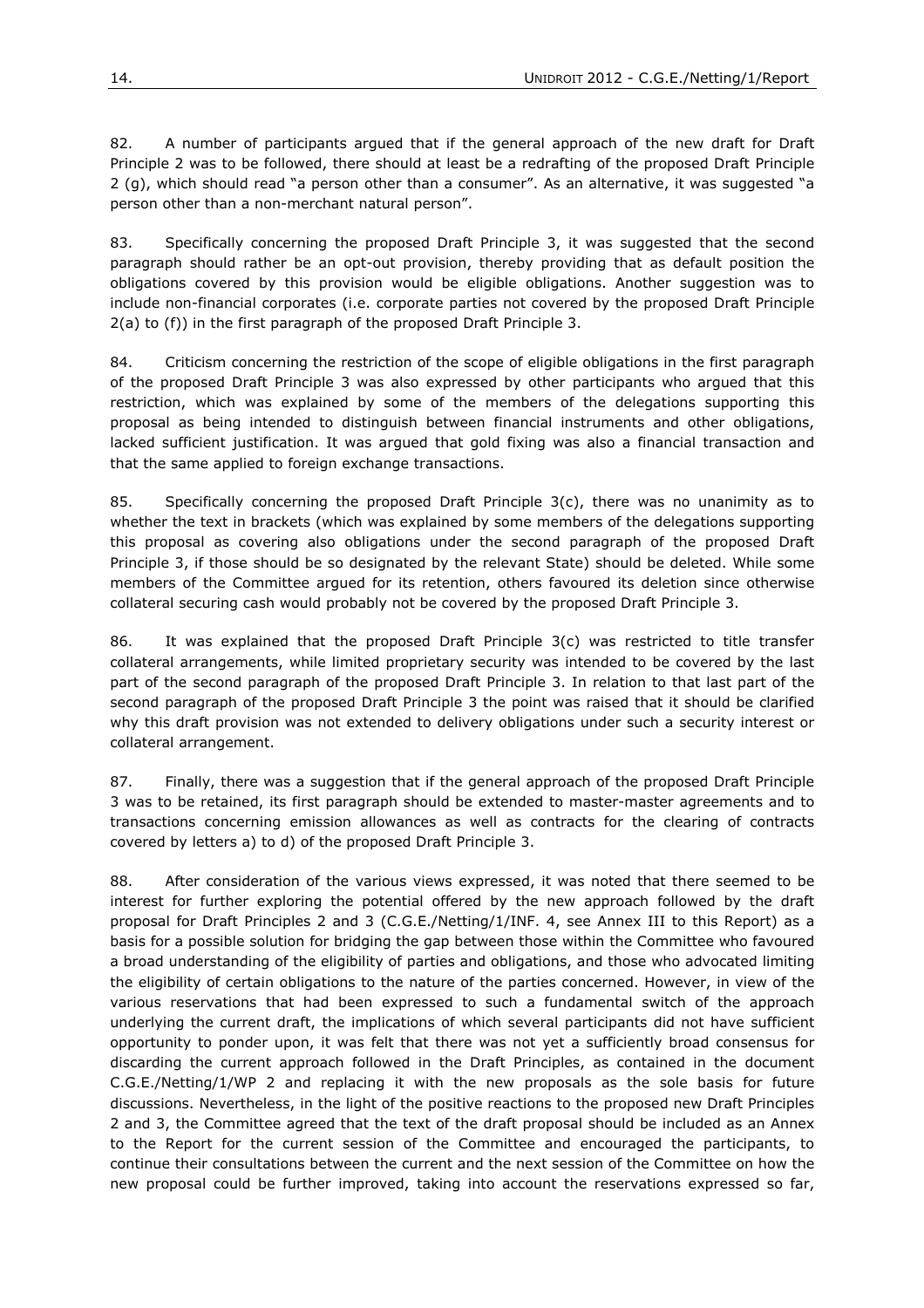with a view to making of it a possible basis for an even wider support. Delegations were encouraged to explore the possibility of reconciling the alternative proposal for Draft Principle 2 and 3 with a more simplified approach as followed by the Draft Principles set out in document C.G.E./Netting/1/WP 2, possibly on the basis of an opt-out solution, which could appear easier to craft.

#### **Draft Principle 9**

89. The Secretariat introduced Draft Principle 9, highlighting that Draft Principle 9 was intended to leave the determination of the proper law for close-out netting provisions to the private international law rules of each enacting State. Instead, the primary remit of Draft Principle 9 was explained to be the delimitation of the scope of application of the proper law of the close-out netting provision in the case of the commencement of insolvency proceedings. Paragraphs (1) and (2) of Draft Principle 9 were said to be intended to provide that even in the case of the commencement of insolvency proceedings, the issues covered by those provisions would not be subject to the law of the State where insolvency proceedings were commenced, but would continue to be governed by the proper law of the close-out netting provision. It was explained that this solution was inspired by the Study Group´s understanding of Art. 25 of the European Banks Winding-up Directive.

#### **General issues in relation to Draft Principle 9**

90. In the discussion of the Draft Principle, several issues of a general nature were raised. Firstly, the representative of the Hague Conference on Private International Law pointed out that the Hague Conference did not see any obstacle concerning the respective competencies of the two Organisations which would prevent UNIDROIT from including private international law issues in an UNIDROIT instrument.

91. Secondly, several participants expressed the view that it would be preferable if the Draft Principles, to the extent that they were to address issues of private international law, would contain a provision that actually determined the applicable law for close-out netting provisions. In that respect, a preference was expressed for an acknowledgment of the principle of party autonomy in private international law, in addition to which there should be a default rule determining the applicable law in the absence of a (valid) choice of law by the parties. However, it was generally accepted that, for the time being, there was no sufficient international consensus concerning which law should govern those matters, so that the current approach of the Draft Principles was to be maintained, according to which those matters were left to be determined under each State's own private international law rules.

92. Thirdly, there was broad support for the suggestion that the present Draft should be clarified concerning the reference, in the relevant portion of the commentary, to internationally mandatory rules under the private international law of the forum state and their relationship to the Draft Principles. With a view to promoting legal predictability and certainty, one participant pointed out that the interplay between the law governing the netting provision and the law governing insolvency proceedings, as laid down in Draft Principle 9, should be a reflection of the Committee´s view on what the internationally mandatory rules were meant to reflect and this should not be set aside on the basis of domestic interpretation of internationally mandatory rules.

93. Fourthly, there was wide support for the recommendation that the general principle that insolvency proceedings should recognise existing rights and obligations of the insolvent debtor under their own law regardless of the law of the forum of the insolvency proceedings should be given more prominence in Draft Principle 9.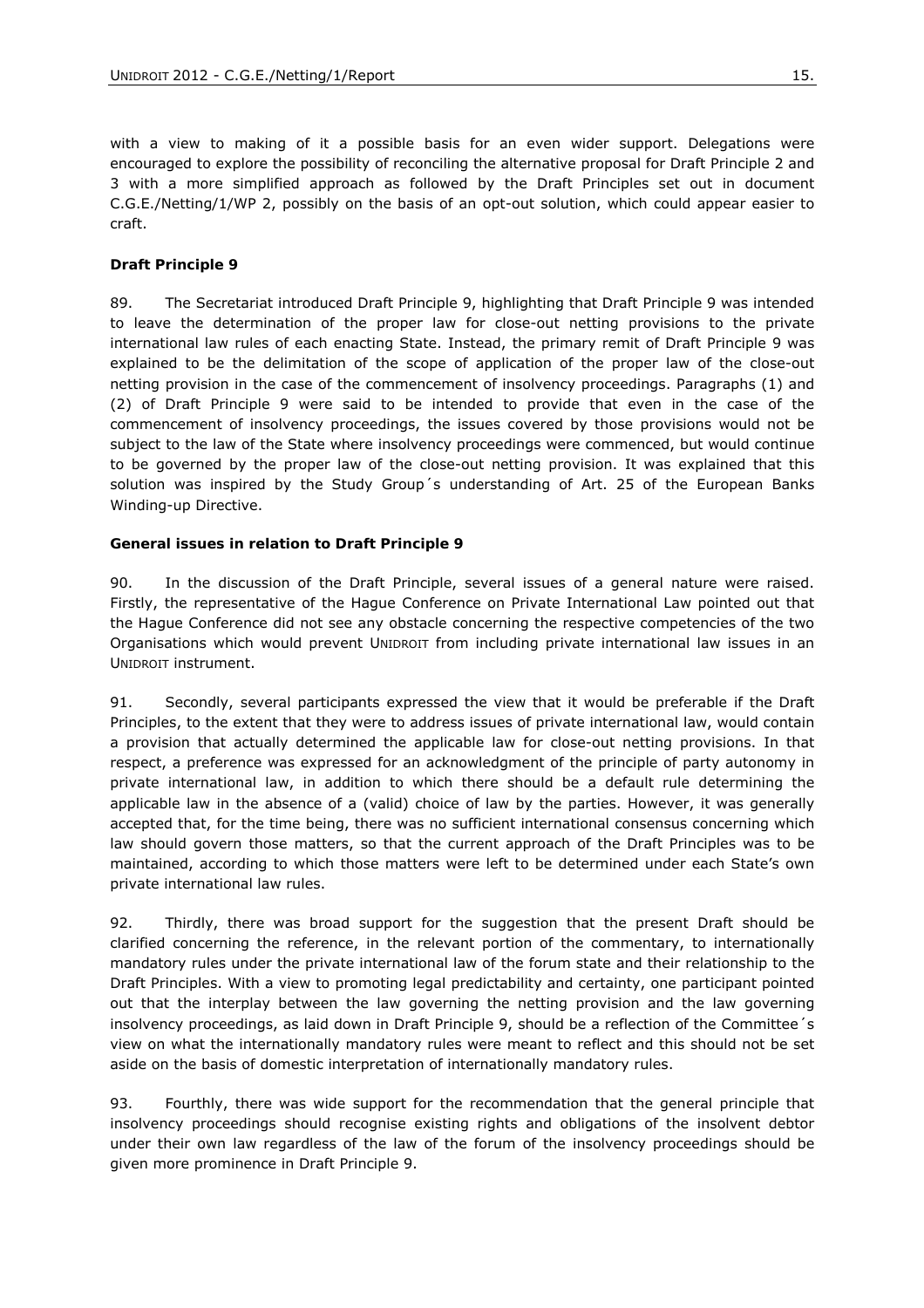# **Paragraph (1) of Draft Principle 9**

94. Concerning paragraph (1) of Draft Principle 9, there was broad support for the suggestion that the provision should be redrafted by the Secretariat, taking into account the drafting proposal submitted by the Government of the United States of America that was contained in document CGE/Netting/1/WP 03. That drafting proposal, which included, *inter alia*, a rearrangement of the present content of paragraphs (1) and (2) of Draft Principle 9, was said to set out the stated policies of these provisions more clearly than the present draft.

95. There was no sufficient support for the suggestion of a more radical simplification of paragraph (1) of Draft Principle 9, according to which it would merely have been said that the determination of the law applicable to the close-out netting provision should be subject to the private international law of the forum, unless insolvency proceedings were commenced.

96. Neither did the suggestion that the reference in paragraph (1) of Draft Principle 9 should be limited to the substantive private law of the governing law regime only (to the exclusion of its insolvency law) find further support.

97. The Secretariat was asked to consider whether the reference to "effectiveness" in paragraph (1) of Draft Principle, to the extent that such reference were retained after the suggested re-drafting of this provision, should be clarified and possibly aligned with the language used in other provisions of the Draft Principles.

# **Paragraph (2) of Draft Principle 9**

98. A number of participants supported the approach followed by this provision. They argued that the provision would protect the parties' expectations concerning the applicable law and the principle was regarded as forming part of the European *acquis communautaire*, which provided that, even after insolvency proceedings had been commenced, the close-out netting provision should continue to be governed by its own law, to the exclusion of the law of the forum of the insolvency proceedings.

99. Other delegates, however, expressed concerns as to whether, under the approach taken in the Draft Principle, policy decisions of an enacting State would have to be disregarded in the event of insolvency proceedings conducted before the courts of that enacting State if the parties had chosen a different law for their close-out netting provision, and that other law provided for a wider range of eligible parties or obligations than the law of the forum. It was argued that, in insolvency proceedings, there should not be such a possibility for the parties to choose an applicable law that could override the policy decisions of the forum state. As an alternative, it was suggested that the parties' freedom of choice could be restricted by providing that the determination of the eligible parties and obligations should be governed by the law of the debtor´s centre of main interest (COMI).

100. While some delegates who had expressed such concerns in relation to the policy underlying the present paragraph (2) of Draft Principle 9 had advocated that the provision should be deleted here, with the reference to the eligible parties and obligations being moved to paragraph (4), others pointed out that the issues covered by paragraph (2) also mattered outside insolvency proceedings. There was no objection against referring the determination of the eligible parties and obligations outside insolvency proceedings to the proper law of the close-out netting provision, and there was general support for the suggestion that the Secretariat should undertake to clarify the rule spelt out in the present paragraph (2) in that respect.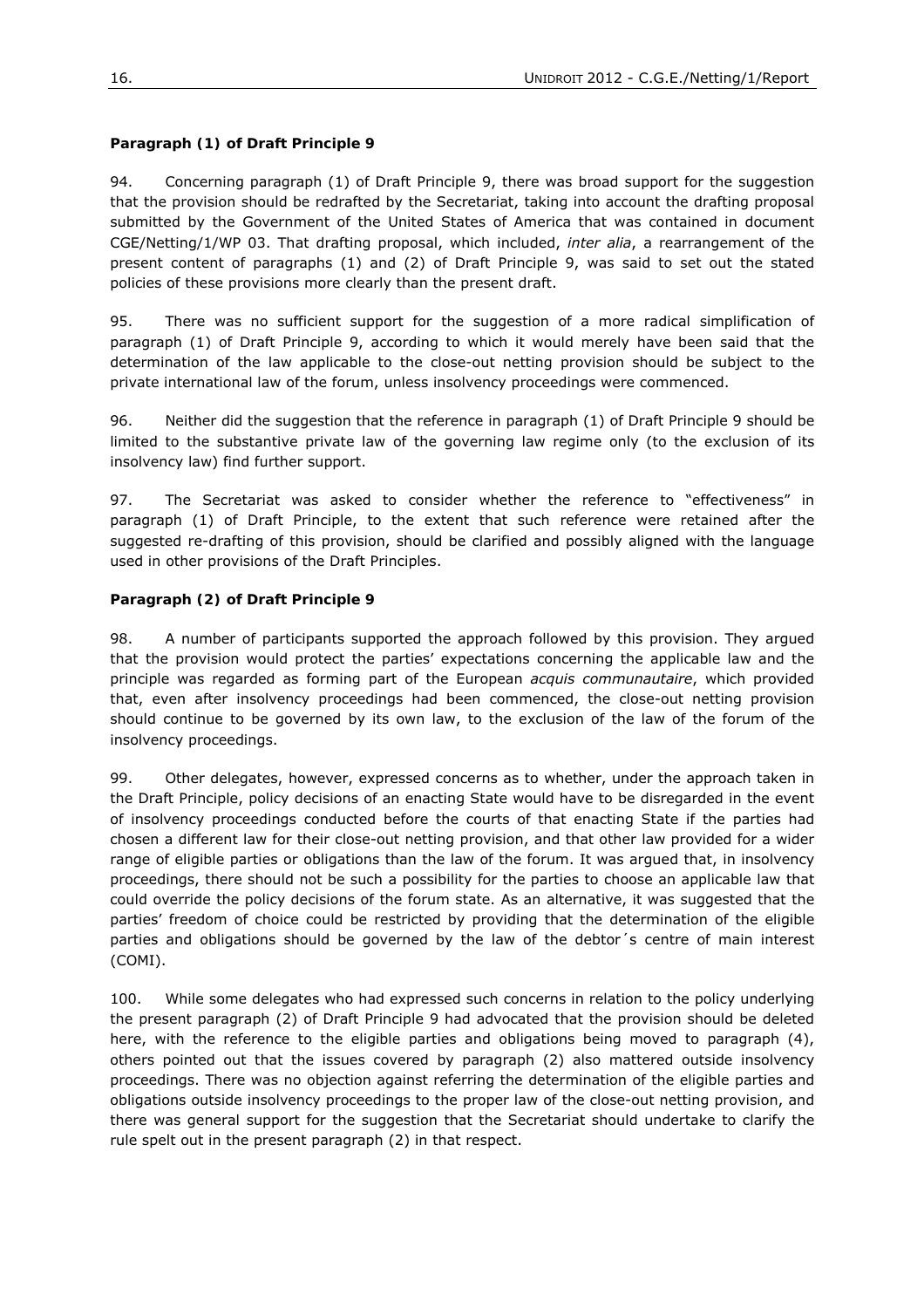#### **Paragraph (3) of Draft Principle 9**

101. Concerning paragraph (3) of Draft Principle 9, there was agreement that the term "previous" and the phrase "and to the extent that choice-of-law clauses are admitted by the relevant rules of private international law" should be deleted, but that the latter phrase might need to be retained if the new version of paragraph (1) incorporated the drafting proposal submitted by the Government of the United States of America that was contained in document CGE/Netting/1/WP 03.

102. A concern was raised as to whether the issue addressed in paragraph (3) of Draft Principle 9 was not rather an issue of general contract law, but that argument did not find sufficient support.

103. Moreover, it was pointed out that paragraph (3) of Draft Principle 9 would have to be adapted in the case of a redrafting of paragraphs (1) and (2) of this Draft Principle in order to ensure that the cross-reference therein referred to the correct provision.

#### **Paragraph (4) of Draft Principle 9**

104. As a general issue in relation to the references to the law governing the insolvency proceedings in paragraph (4) of Draft Principle 9, it was highlighted that Art. 25 of the European Banks Winding-up Directive was understood by some participants as excluding any such references within its scope of application. One participant argued that this problem could be solved by extending the reference to the private international law rules of the forum state, which would then include the conflict of laws provisions enacted in the implementation of this Directive.

105. Specifically in relation to paragraph (4)(a) of Draft Principle 9, it was questioned whether it was the correct approach for that provision to single out only some issues that were to be referred to the law of the forum state of the insolvency proceedings. However, there was more support for the argument that the references to the matters governed by the law governing the insolvency proceedings in paragraph (4)(a) of Draft Principle 9 should not be overly broad in order not to endanger the harmonisation effort of the Draft Principles.

106. While some members of the Committee argued in favour of a broad reference in paragraph (4)(a) of Draft Principle 9 encompassing all avoidance grounds under the applicable insolvency law, the suggestion eventually found general support that paragraph (4)(a) of Draft Principle 9 should be redrafted by the Secretariat in order to match as closely as possible any grounds for an insolvency avoidance of a close-out netting provision that were not excluded by Draft Principle 7.

107. Concerning paragraph (4)(b) of Draft Principle 9, it was agreed that the Secretariat should redraft the provision in order to align it to any changes to be effected in relation to Draft Principle 8.

108. The Committee considered a suggestion to add the eligible parties and eligible obligations that were covered by paragraph (2) of the present Draft Principle 9 as a new letter (c) to paragraph (4) of Draft Principle 9, thereby providing that, in the event of the commencement of insolvency proceedings, the policy choices of the forum State concerning the determination of the scope of eligible parties and eligible obligations would prevail. While a number of delegates voiced support for that suggestion, several others opposed it for the same reasons set out above in the discussion referring to paragraph (2) of Draft Principle 9.

109. Moreover, concerns were raised that the addition of new elements to paragraph (4) could be understood as having a prescriptive meaning. It was asked to clarify whether that suggestion would have the consequence that enacting States were no longer able, even if they so wished, to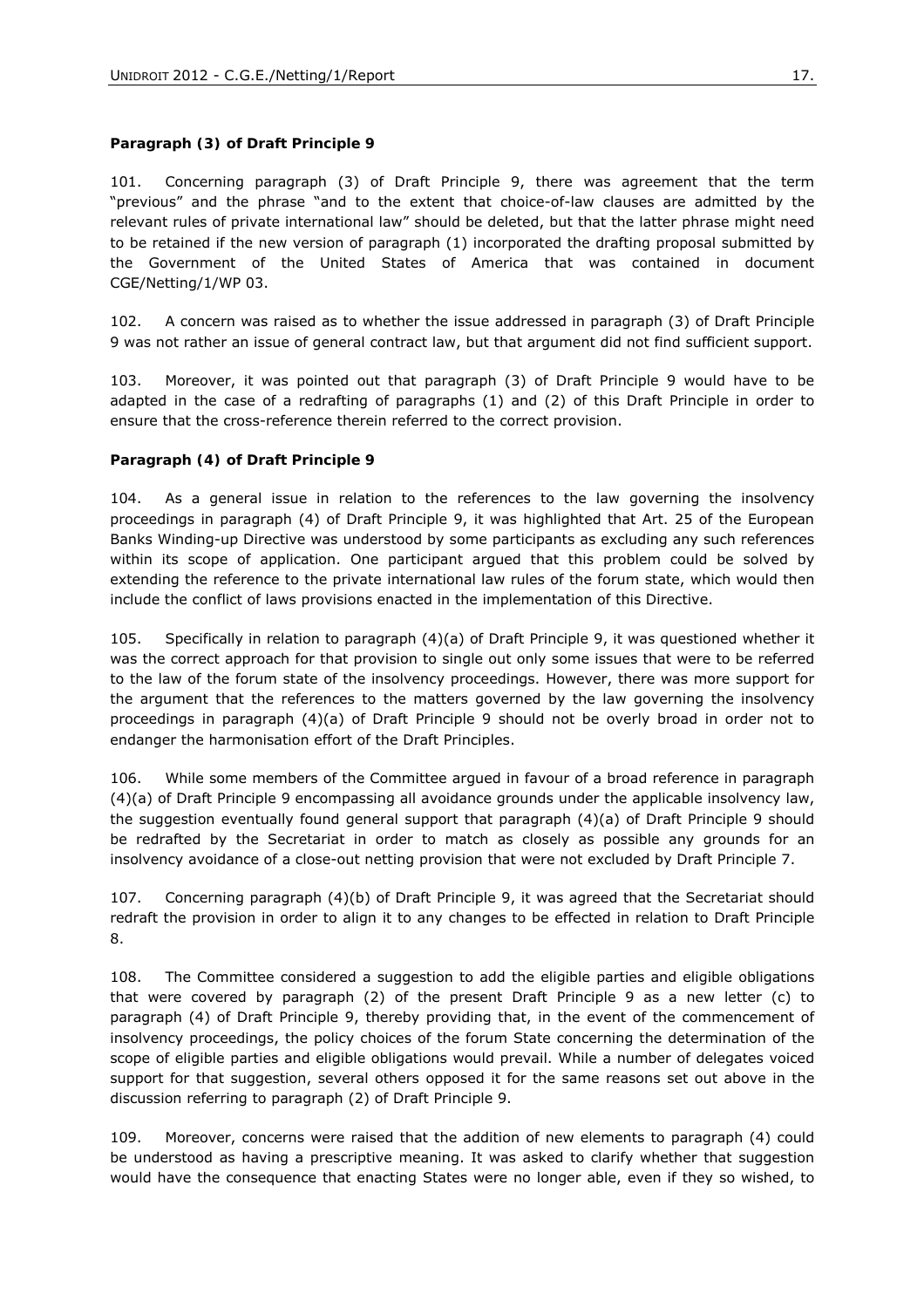refer the determination of the scope of eligible parties and eligible obligations to the governing law of the close-out netting provision regardless of the commencement of insolvency proceedings. In response, it was noted that the intention was not to prevent the law of the forum from designating the *lex contractus* as the applicable law in case a insolvency proceeding was commenced.

110. This discussion was then summarized as follows: It was felt that at the present stage there was sufficient support for undertaking a redrafting of the present paragraph (4), which included a reference to the determination of the eligible parties and eligible obligations as being governed by the law of the insolvency proceedings. However, that reference should be drafted in such terms so as to refer only the issue of the enforcement of a close-out netting agreement in this regard to the law of the insolvency proceedings, but not the issue of the validity of the close-out netting agreement in respect of its conclusion in relation to such eligible parties and eligible obligations.

111. Some members of the Committee wondered what would be the consequences of this extension of Draft Principle 9(4) in a case where the obligations or parties concerned would be regarded as eligible for close-out netting under the law of the forum State of an insolvency proceeding, whereas the proper law of the close-out netting provision did not do so. Several members of the Committee referred to the general principle that a creditor could not acquire more extensive rights against the insolvent estate by reason of the commencement of the insolvency proceedings than those held by the creditor against the debtor prior to the commencement of the insolvency proceedings and argued that, from a contractual perspective, the close-out netting provision should not be given effect to in the insolvency proceedings in such a situation.

112. Finally, it was felt important to ensure that the current paragraph (4) of Draft Principle 9, and especially the inclusion of the eligible parties and eligible obligations into the scope of the issues governed by the law of the insolvency proceedings, would not be regarded as allowing any unequal treatment of foreign and domestic creditors. It was suggested that this could be achieved by referring to the obligation not to discriminate against foreign creditors which is laid down in the UNCITRAL Model Law on Cross-Border Insolvency. Moreover, it was stressed that, despite of the extension of the scope of application of the current paragraph (4) of Draft Principle 9, it should be ensured that the interpretation of close-out netting provisions, also in relation to the obligations covered, should continue to be governed by their own proper law, rather than by the law of the forum State of the insolvency proceedings.

# **Approval of the summary reports for 01 to 04 October 2012**

113. The summary reports for the discussions that had taken place on 1, 2, 3 and 4 October 2012 (documents CGE/Netting/1/WP 08 to 11) and which covered the discussions reported above were approved, subject to amendments taken into account in this Report.

# **Agenda Items No. 4 and 5: Future work and any other business**

114. Mr Estrella Faria informed the Committee that a second session of the Committee would be held in Rome, at the seat of the FAO, on 4-8 March 2013.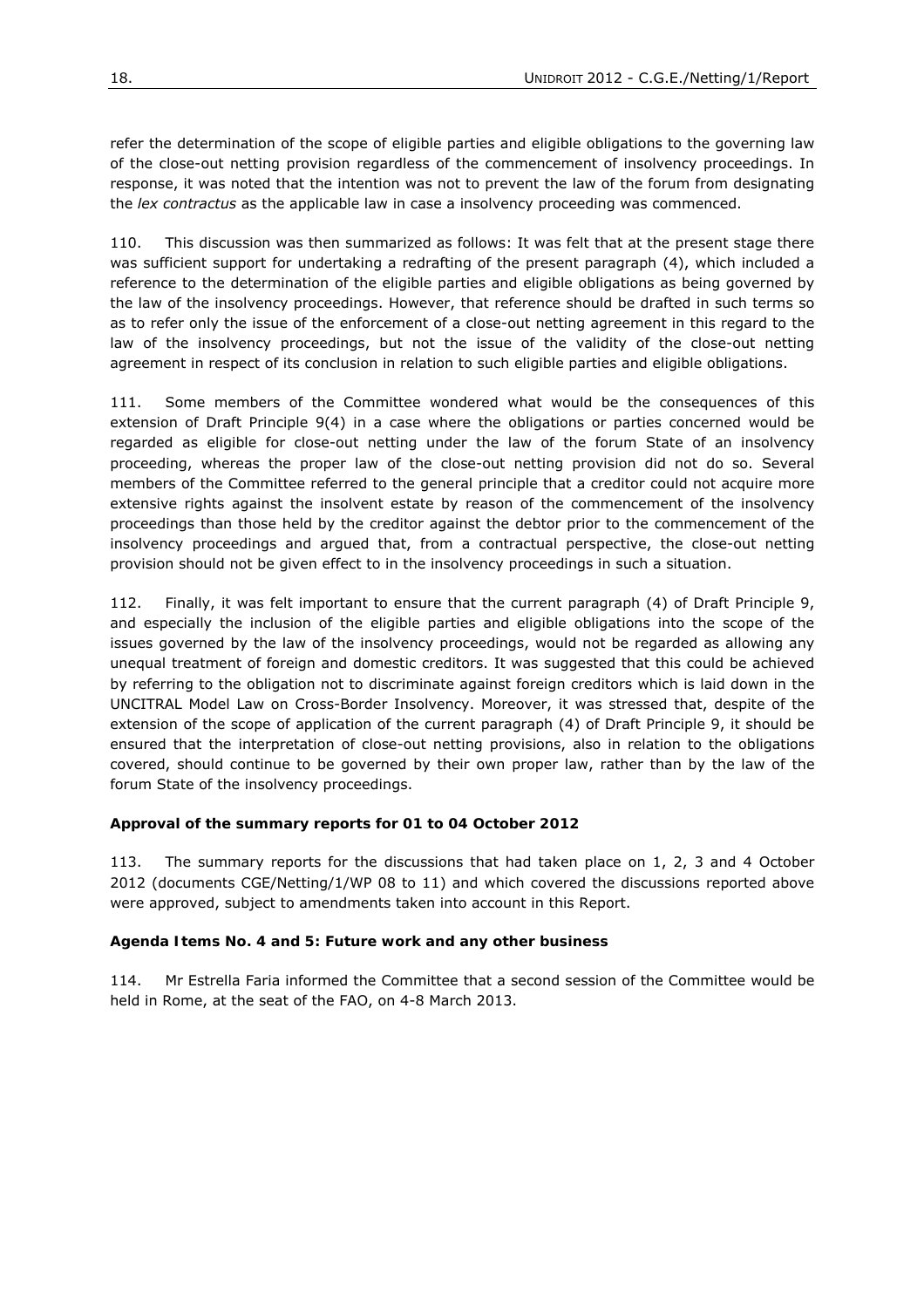**ANNEX I** 

# LIST OF PARTICIPANTS *LISTE DES PARTICIPANTS*

#### **STATES /** *ETATS*

| <b>BELGIUM / BELGIQUE</b>                                         | M. Gilles STUER<br>Juriste Chef - Unité de droit financier<br>Banque nationale de Belgique<br><b>Bruxelles</b>                                    |
|-------------------------------------------------------------------|---------------------------------------------------------------------------------------------------------------------------------------------------|
|                                                                   | M. Thomas HÜRNER<br>Juriste - Unité de droit financier<br>Banque nationale de Belgique<br><b>Bruxelles</b>                                        |
| <b>BRAZIL / BRESIL</b>                                            | Mr Alexandre PINHEIRO DOS SANTOS<br>Chief Executive Officer<br>Brazilian Securities and Exchange Commission<br>(CVM)<br>Rio de Janeiro            |
| <b>CANADA</b>                                                     | Ms Manon DOSTIE<br>Senior Counsel<br>Department of Justice<br>International Private Law Section<br>Ottawa, Ontario                                |
|                                                                   | Mr Michel DESCHAMPS<br>Lawyer<br>McCarthy Tétrault<br><b>Suite 2500</b><br>Montréal                                                               |
|                                                                   | Mr Robert TURNBULL<br>Special Counsel<br><b>Financial Systems</b><br>Executive and Legal Services Department<br>Bank of Canada<br>Ottawa, Ontario |
| CHINA (PEOPLE'S REPUBLIC OF) /<br>CHINE (REPUBLIQUE POPULAIRE DE) | Ms LIANG Wenwen<br>Expert<br>Lecturer - School of Law<br>Institute of International Law<br><b>Wuhan University</b>                                |

Wuhan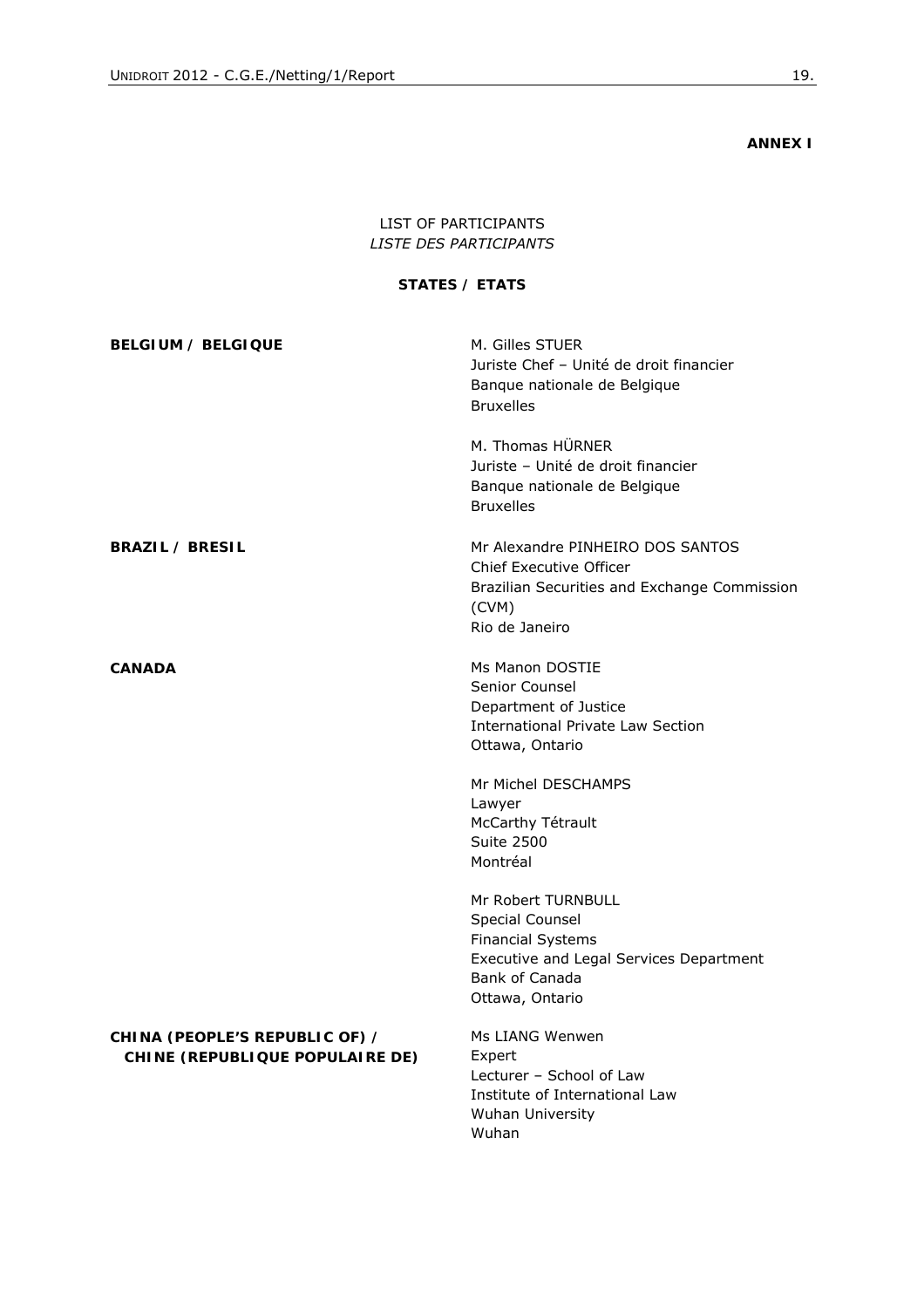| COLOMBIA / COLOMBIE                        | Mr Felipe STEINER<br><b>First Secretary</b><br>Embassy of Colombia in Italy<br>Rome                                       |
|--------------------------------------------|---------------------------------------------------------------------------------------------------------------------------|
|                                            | Mr Camilo GARZÓN<br>Intern<br>Embassy of Colombia in Italy<br>Rome                                                        |
| <b>CZECH REPUBLIC / REPUBLIQUE TCHEQUE</b> | Mr Jiří BERAN<br>Legal Advisor<br>Ministry of Finance<br>Prague 1                                                         |
|                                            | Ms Daniela DOLEŽALOVÁ<br>Legal Advisor - Financial Markets Department<br>Ministry of Finance<br>Prague 1                  |
| <b>DENMARK / DANEMARK</b>                  | Mrs Kirsten Elisabeth GÜRTLER<br>Lawyer<br>Danmarks Nationalbank<br>Copenhagen                                            |
|                                            | Ms Marianne Majbrink ROSENBECK<br>Lawyer<br>Danmarks Nationalbank<br>Copenhagen                                           |
|                                            | Mrs Pernille Linde CHRISTIANSEN<br>Special Adviser<br>Finanstilsynet<br>Copenhagen                                        |
| FINLAND / FINLANDE                         | Mr Miki KUUSINEN<br>Senior Officer - Legal Affairs<br>Ministry of Finance<br><b>Financial Markets affairs</b><br>Helsinki |
|                                            | Mr Pekka Tapio PULKKINEN<br>Counsellor of Legislation<br>Law Drafting Department<br>Ministry of Justice<br>Helsinki       |
|                                            | Mr Janne LAUHA<br>Specialist Counsel, Attorney<br>Castrén & Snellman Attorneys Ltd<br>Helsinki                            |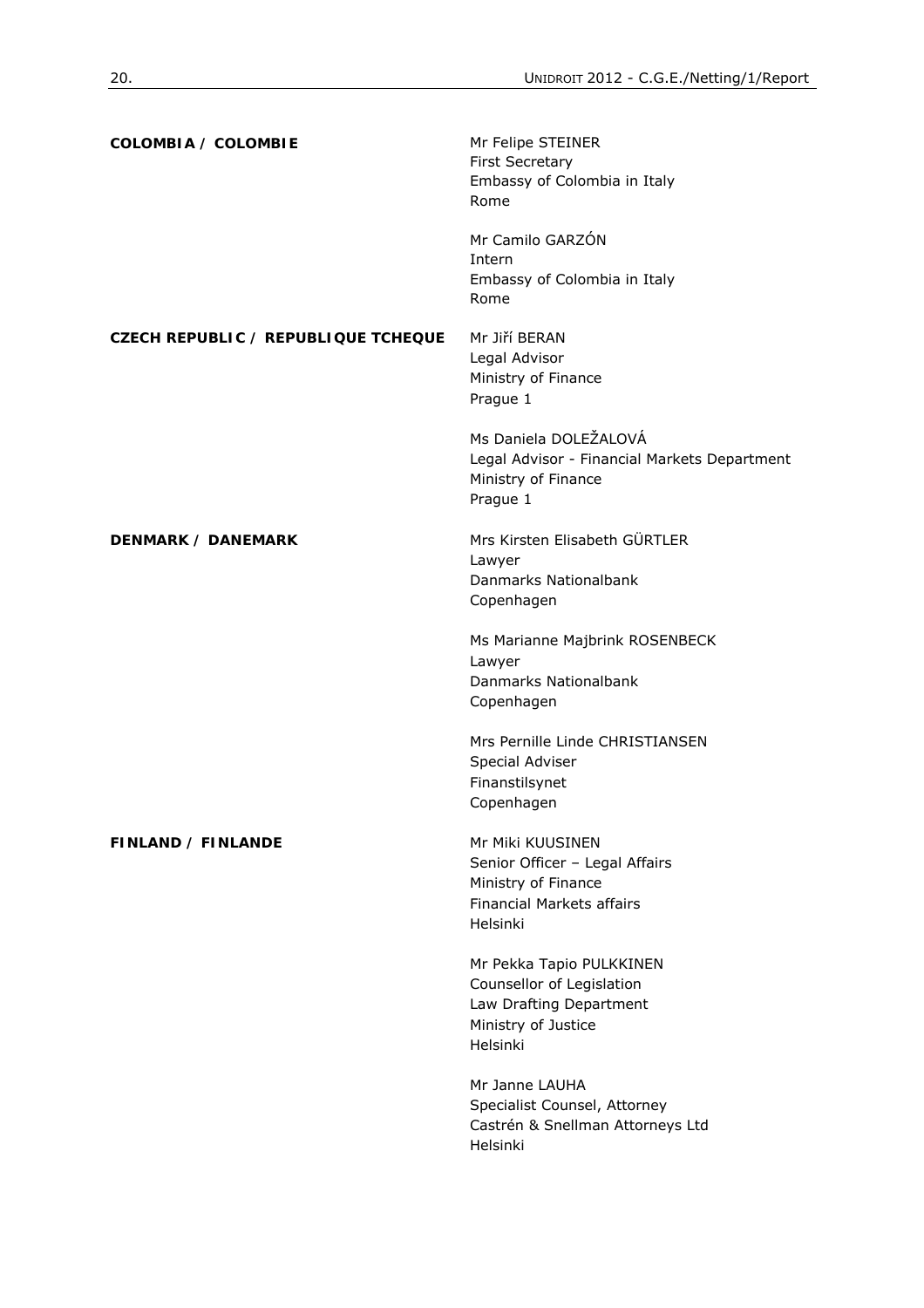**FRANCE** Mme Dorothée STIK Administrateur Civil Bureau Epargne et Marchés Financiers Direction Générale du Trésor Ministère de l'Economie et des Finances Paris

> M. Alban CAILLEMER DU FERRAGE IBA UNIDROIT Liaison Officer Partner Jones Day Paris

Mme Yolaine FISCHER Juriste Direction des services juridiques Banque de France Paris

M. Antoine Pierre A. GAUDEMET Agrégé des Facultés de droit Professeur à la Faculté de droit à Rennes Paris

M. Julien JARDELOT Expert Autorité des Marchés Financiers Paris

Mme Béatrice PASSERA Juriste Banque de France Direction des Services Juridiques Paris

M. Hubert de VAUPLANE Avocat Associé Kramer Levin Naftalis & Frankel LLP Paris

M. Thiebald CREMERS Legal Adviser – Public Affairs Strategy and Corporate Development Bruxelles

*Regierungsdirektor*  Federal Ministry of Justice Berlin

#### **GERMANY / ALLEMAGNE** Mr Alexander BORNEMANN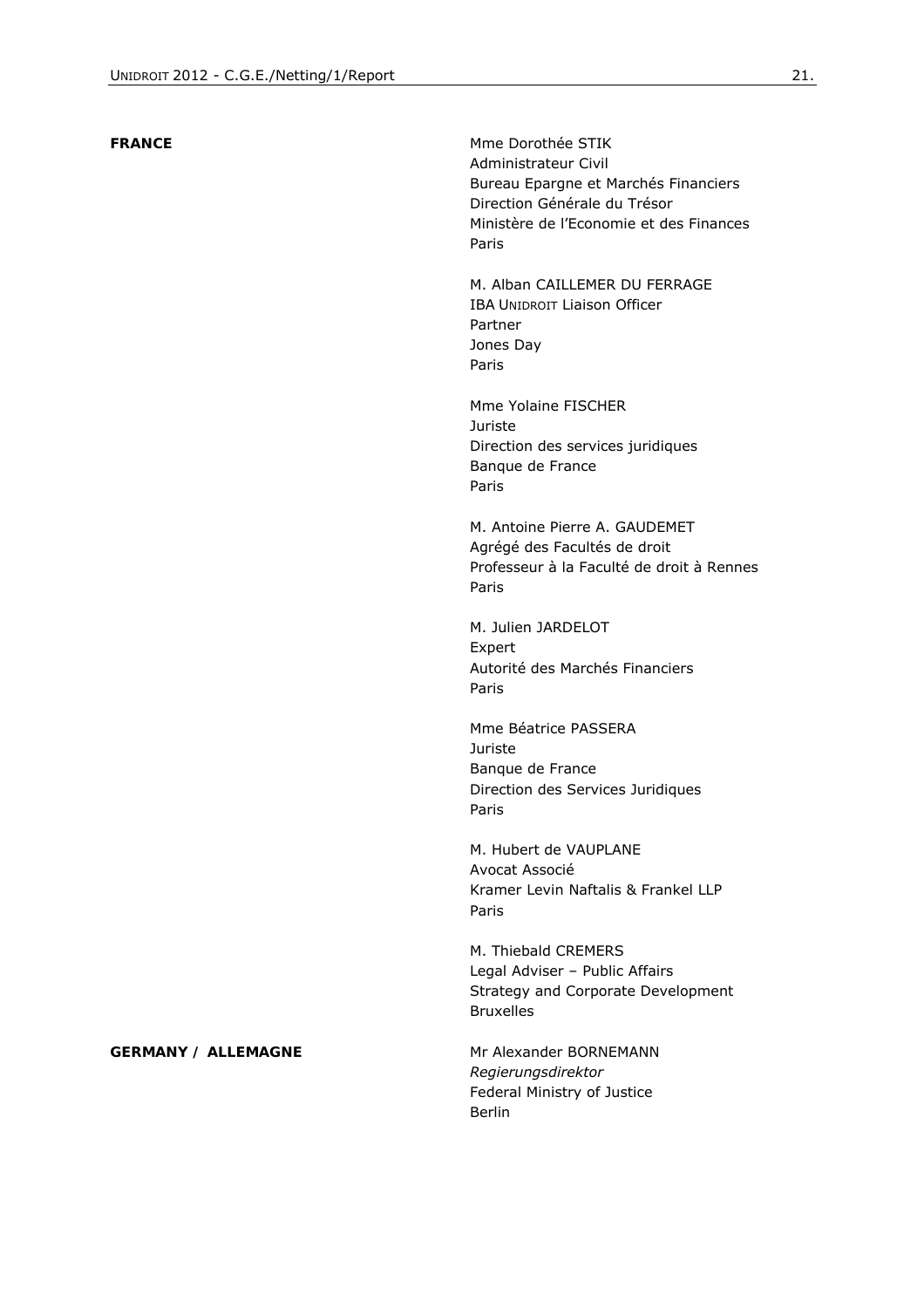|                                                                | Mr Johann Lambert KOEHLING<br>Association of German Banks<br>Legal Department<br><b>Berlin</b>                      |
|----------------------------------------------------------------|---------------------------------------------------------------------------------------------------------------------|
|                                                                | Mr Marco ACQUATICCI<br>Head of Legal and Consular Office<br>Embassy of Germany in Italy<br>Rome                     |
| <b>GREECE / GRECE</b>                                          | Mr Ioannis MALOUKOS<br>Counsellor<br>Embassy of Greece in Italy<br>Rome                                             |
| IRAN (ISLAMIC REPUBLIC OF) /<br>IRAN (REPUBLIQUE ISLAMIQUE D') | Mr Ali Reza GHORBANPOUR<br>Officer<br>Embassy of the Islamic Republic of Iran in Italy<br>Rome                      |
| <b>ITALY / ITALIE</b>                                          | Ms Maria Chiara MALAGUTI<br><b>External Counsel</b><br>Ministry of Foreign Affairs<br>Rome                          |
|                                                                | Ms Monica MARCUCCI<br>Legal Services and Law Studies Department<br>Senior Lawyer<br>Bank of Italy<br>Rome           |
|                                                                | Mr Marco DI PIETROPAOLO<br>Banca d'Italia<br>Roma                                                                   |
|                                                                | Mrs Afrodite Paola FICO<br>Manager<br>Borsa Italiana<br>Milano                                                      |
|                                                                | Mr Rocco VAMPA<br>Lawyer<br>Legal Department<br>Commissione Nazionale per le Società e la Borsa<br>(CONSOB)<br>Rome |
|                                                                | Miss Simona SERIO<br>Officer<br>Commissione Nazionale per le Società e la Borsa<br>(CONSOB)<br>Rome                 |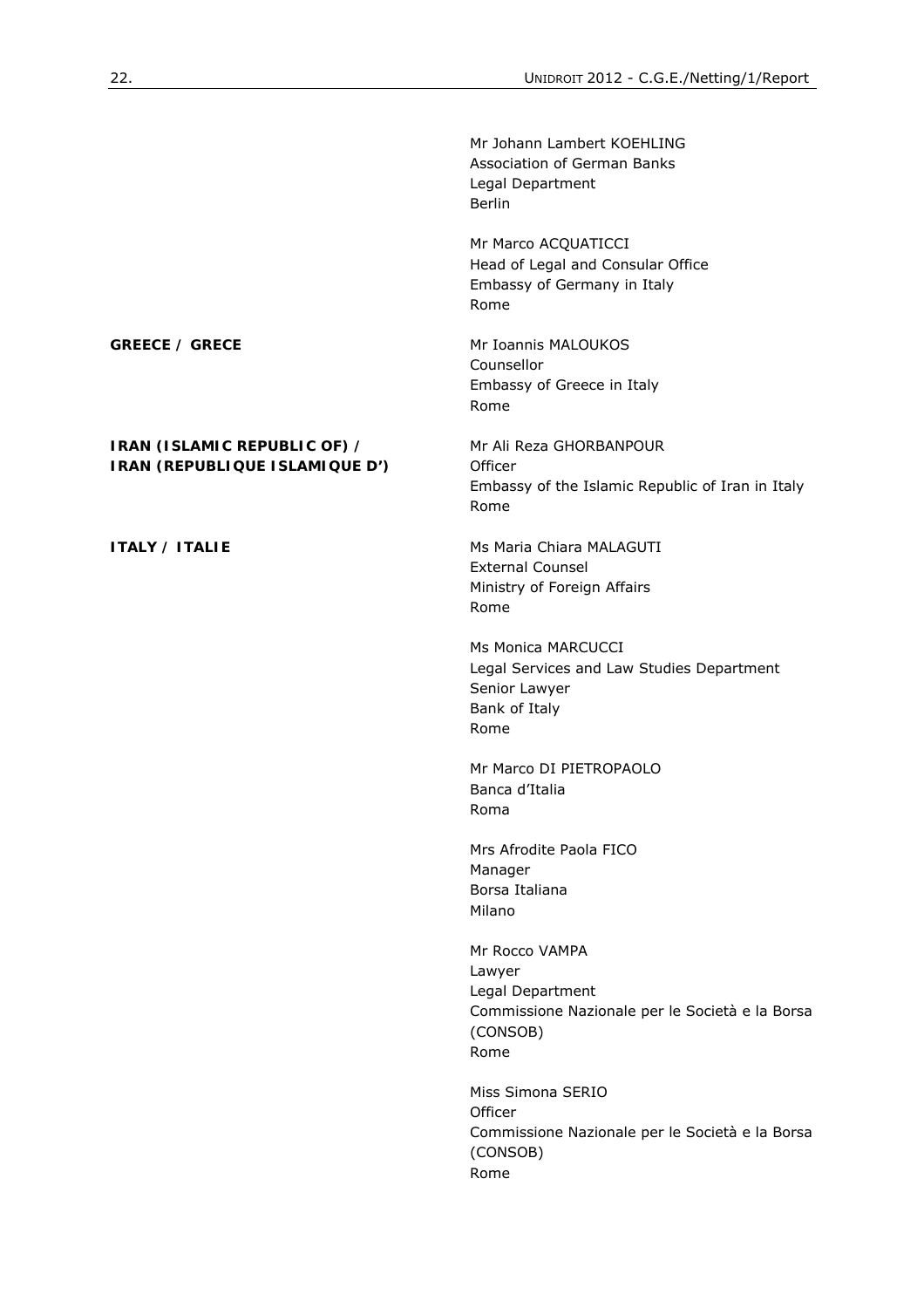|                         | Ms Francesca VALERI                                        |
|-------------------------|------------------------------------------------------------|
|                         | Officer<br>Commissione Nazionale per le Società e la Borsa |
|                         | (CONSOB)                                                   |
|                         | Rome                                                       |
| JAPAN / JAPON           | Mr Atsushi FUKUDA                                          |
|                         | Attorney                                                   |
|                         | Civil Affairs Bureau                                       |
|                         | Ministry of Justice                                        |
|                         | Tokyo                                                      |
|                         | Mr Hideki KANDA                                            |
|                         | Professor of Law                                           |
|                         | University of Tokyo                                        |
|                         | Tokyo                                                      |
| <b>MEXICO / MEXIQUE</b> | Mr José Elías ROMERO APIS HERNÁNDEZ                        |
|                         | Abogado Especialista de la Gerencia de Asuntos             |
|                         | Jurídicos Internacionales y Especiales                     |
|                         | Banco de México                                            |
|                         | México, D.F.                                               |
|                         | Mr Carlos SÁNCHEZ-MEJORADA Y VELASCO                       |
|                         | External Adviser to the Legal Advisor of the               |
|                         | Ministry of Foreign Affairs                                |
|                         | Naucalpan                                                  |
| <b>PARAGUAY</b>         | Mr Enrique J. M. CARRILLO GÓMEZ                            |
|                         | Legal Counsel                                              |
|                         | Ministry of Foreign Affairs                                |
|                         | Asunción                                                   |
|                         | Mr Edsel GONZALEZ                                          |
|                         | Legal Director                                             |
|                         | Banco Central de Paraguay                                  |
|                         | Asunción                                                   |
|                         | Mr Andreas OHLANDT                                         |
|                         | Legal Adviser                                              |
|                         | Banco Central de Paraguay                                  |
|                         | Asunción                                                   |
|                         | Miss Lorena PATIÑO                                         |
|                         | Second Secretary                                           |
|                         | Embassy of Paraguay in Italy                               |
|                         | Rome                                                       |
| POLAND / POLOGNE        | Ms Anna OCHOCKA                                            |
|                         | Legal Counsel                                              |
|                         | Financial Supervision Authority                            |
|                         | Warszawa                                                   |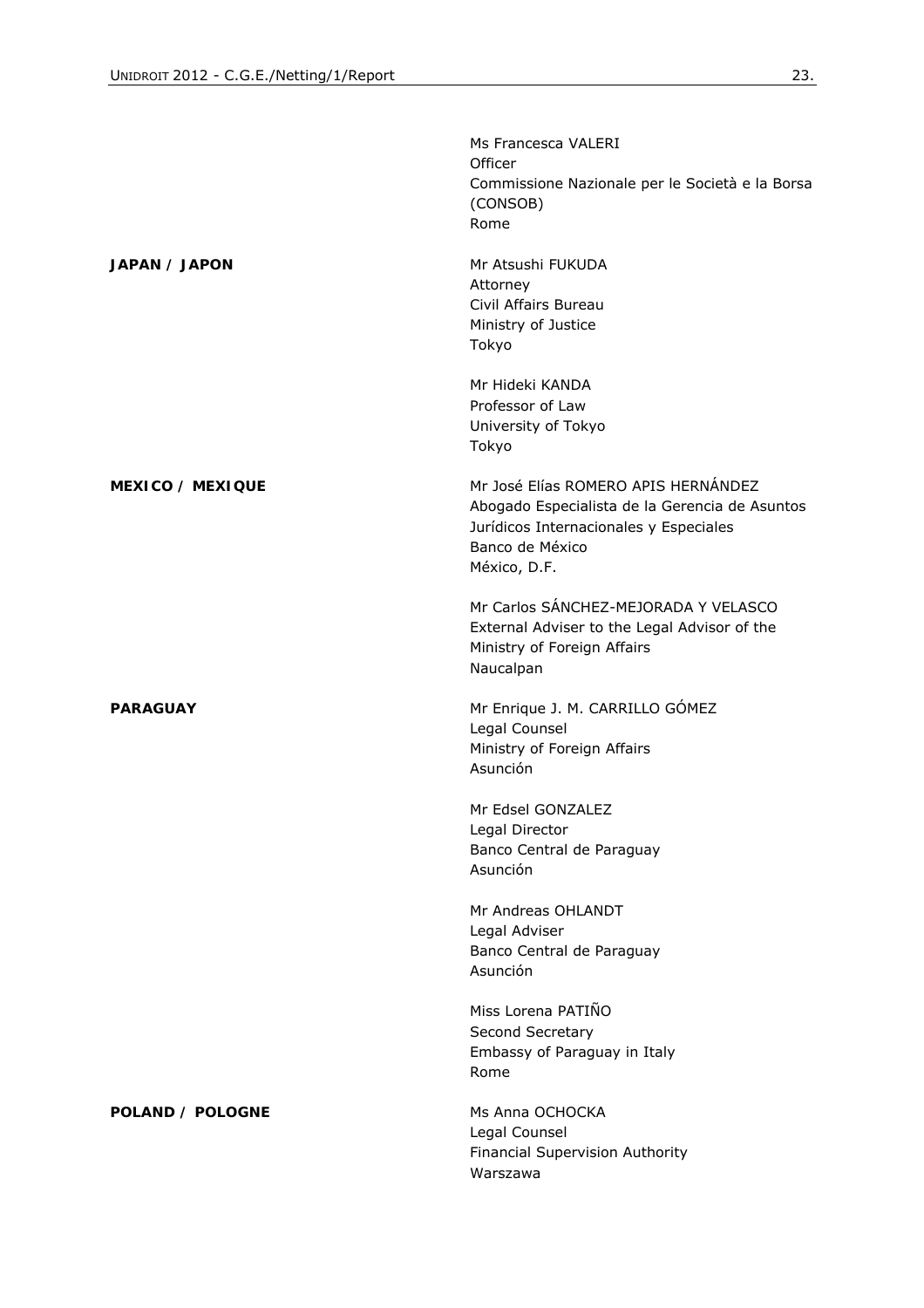|                                                                                                                              | Mr Szymon WOŹNIAK<br>Expert<br>Ministry of Finance<br>Warsaw                                                                                                              |
|------------------------------------------------------------------------------------------------------------------------------|---------------------------------------------------------------------------------------------------------------------------------------------------------------------------|
| RUSSIAN FEDERATION / FEDERATION DE<br><b>RUSSIE</b>                                                                          | Mr Rostislav KOKOREV<br>Deputy Director of the Department of Corporate<br>Governance<br>Ministry of Economic Development<br>Moscow                                        |
|                                                                                                                              | Mr Alexey FILIPPOV<br>Counsellor of the Legal Department<br>Ministry of Economic Development<br>Moscow                                                                    |
|                                                                                                                              | Mr Evgeny EGOROV<br>Legal Adviser<br>Trade Representation of the Russian Federation<br>in Italy<br>Rome                                                                   |
| SAUDI ARABIA / ARABIE SAOUDITE                                                                                               | Mr Bassam ALSALEH<br>Senior Officer<br>Legal Affairs<br>Capital Market Authority Saudi Arabia<br>Riyajh                                                                   |
| SOUTH AFRICA / AFRIQUE DU SUD<br>Mrs Maria Rosina VERMAAS chaired the<br>Committee session/a présidé la session du<br>Comité | Mrs Maria Rosina VERMAAS<br>Head - Legal Division<br>Strate Ltd., Central Securities Depository for the<br>electronic settlement of financial instruments<br>Pretoria     |
|                                                                                                                              | Ms Jeannine Ellen BEDNAR-GIYOSE<br>Director<br>Financial Sector Regulation and Legislation<br><b>National Treasury</b><br>Pretoria                                        |
| SPAIN / ESPAGNE                                                                                                              | Mr Miguel MORA HIDALGO<br>Senior Advisor (Treasury)<br>Ministry of Economy and Finance<br>Professor of Financial Law at the<br>Complutense University of Madrid<br>Madrid |
|                                                                                                                              | Mr Francisco J. GARCIMARTÍN ALFÉREZ<br>Professor of Law<br>Universidad Autónoma de Madrid<br>Madrid                                                                       |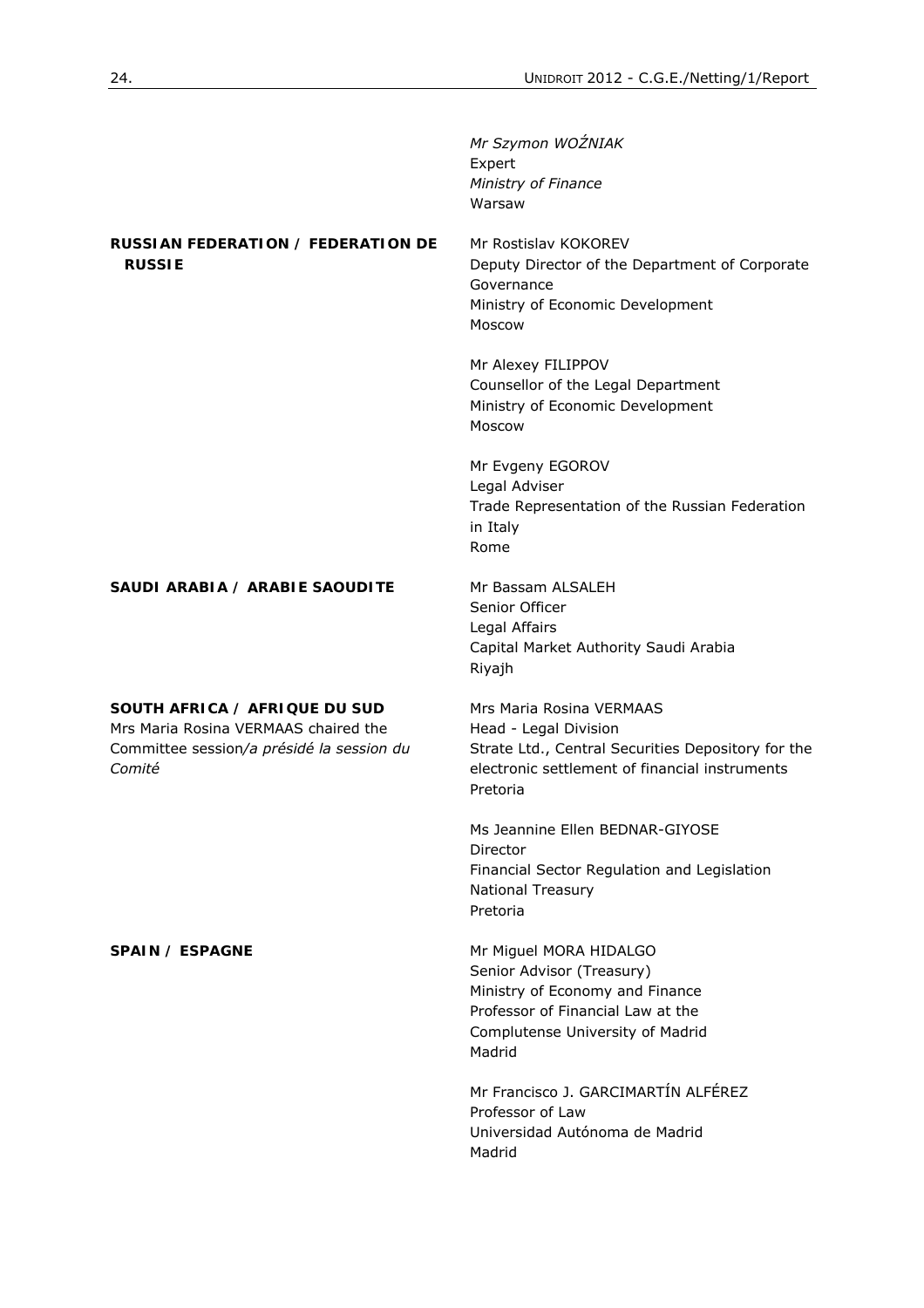| SWEDEN / SUEDE               | Mr Dag EDVARDSSON<br>Legal Adviser<br>Financial Markets and Institutions Department<br>Ministry of Finance<br>Financial Markets and Institutions Department<br>Stockholm                           |
|------------------------------|----------------------------------------------------------------------------------------------------------------------------------------------------------------------------------------------------|
| SWITZERLAND / SUISSE         | M. Hans KUHN<br>Directeur<br>Banque nationale suisse<br>Zürich                                                                                                                                     |
| <b>TURKEY / TURQUIE</b>      | Mrs Asli KÜÇÜKGÜNGÖR<br>Chief expert<br>Capital Markets Board of Turkey<br><b>Strategy Development Department</b><br>Ankara                                                                        |
|                              | Mrs Başak YILMAZ<br>Expert<br>Capital Markets Board of Turkey<br>Department of Intermediary Institutions<br>Ankara                                                                                 |
|                              | Mrs Feyza ÖZDEMİR YAŞAR<br>Assistant Legal Expert<br>Capital Markets Board of Turkey<br>Department of Legal Affairs<br>Ankara                                                                      |
|                              | Mr İhsan HASPOLAT<br><b>State Revenue Expert</b><br>turkish revenue administration<br>Department of EU&Foreign Affairs<br>Directorate of Bilateral and Multilateral<br>Agreements<br>Dikmen-Ankara |
| UNITED KINGDOM / ROYAUME-UNI | Mr David John BEARDSWORTH<br>Senior Policy Adviser<br><b>HM Treasury</b><br>London                                                                                                                 |
|                              | Mr Antony W. BEAVES<br>Senior Legal Adviser<br>Bank of England<br>London                                                                                                                           |
|                              | Mr Guy MORTON<br>Senior Partner<br>Freshfields Bruckhaus Deringer<br>London                                                                                                                        |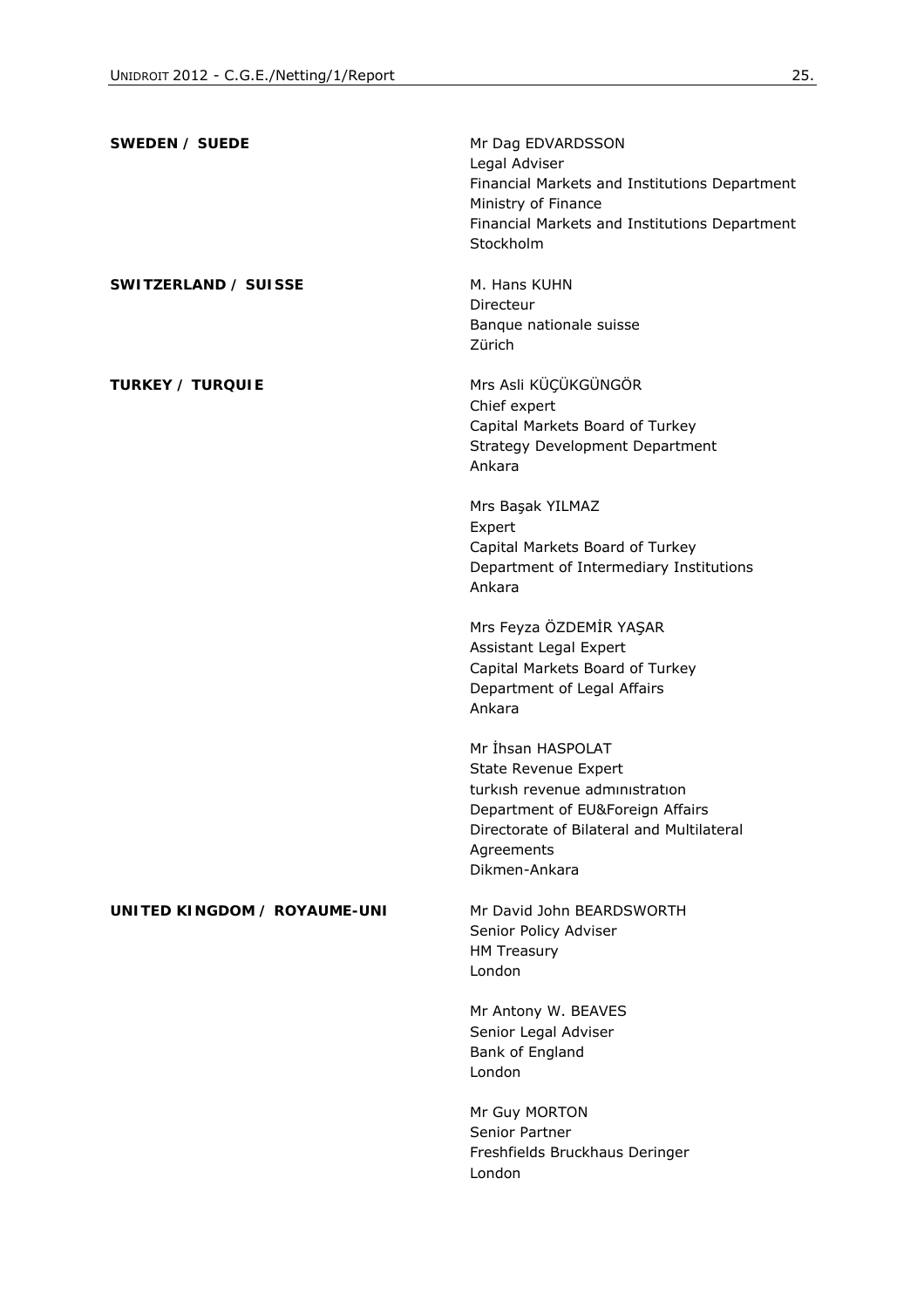|                                                             | Mr Philipp PAECH<br>Department of Law<br>London School of Economics and Political<br>Science<br>London                                      |
|-------------------------------------------------------------|---------------------------------------------------------------------------------------------------------------------------------------------|
| UNITED STATES OF AMERICA / ETATS-<br><b>UNIS D'AMERIQUE</b> | Mr Timothy SCHNABEL<br>Attorney<br>US Department of State<br>Washington, D.C.                                                               |
|                                                             | Ms Joyce HANSEN<br>Senior Vice President<br>Federal Reserve Bank of New York<br>New York, NY                                                |
|                                                             | Ms Petrina DAWSON<br>Senior Cross Border Coordination Specialist<br>Federal Deposit Insurance Corporation<br>Washington, D.C.               |
|                                                             | Ms Merrie Faye WITKIN<br>Managing Director & Deputy General Counsel<br>The Depository Trust & Clearing Corporation<br>New York, NY          |
|                                                             | Mr Garland SIMS<br>Managing Director and Senior Managing Counsel<br>Bank of New York Mellon<br>Legal Department<br>New York, NY             |
|                                                             | Mr Stetson SANDERS<br>Alternate Permanent Representative<br>United States Department of State<br>U.S. Mission to the United Nations<br>Rome |
| <b>URUGUAY</b>                                              | Mr Carlos BENTANCOUR<br>Minister Counsellor<br>Embassy of Uruguay in Italy<br>Rome                                                          |
|                                                             | * * *                                                                                                                                       |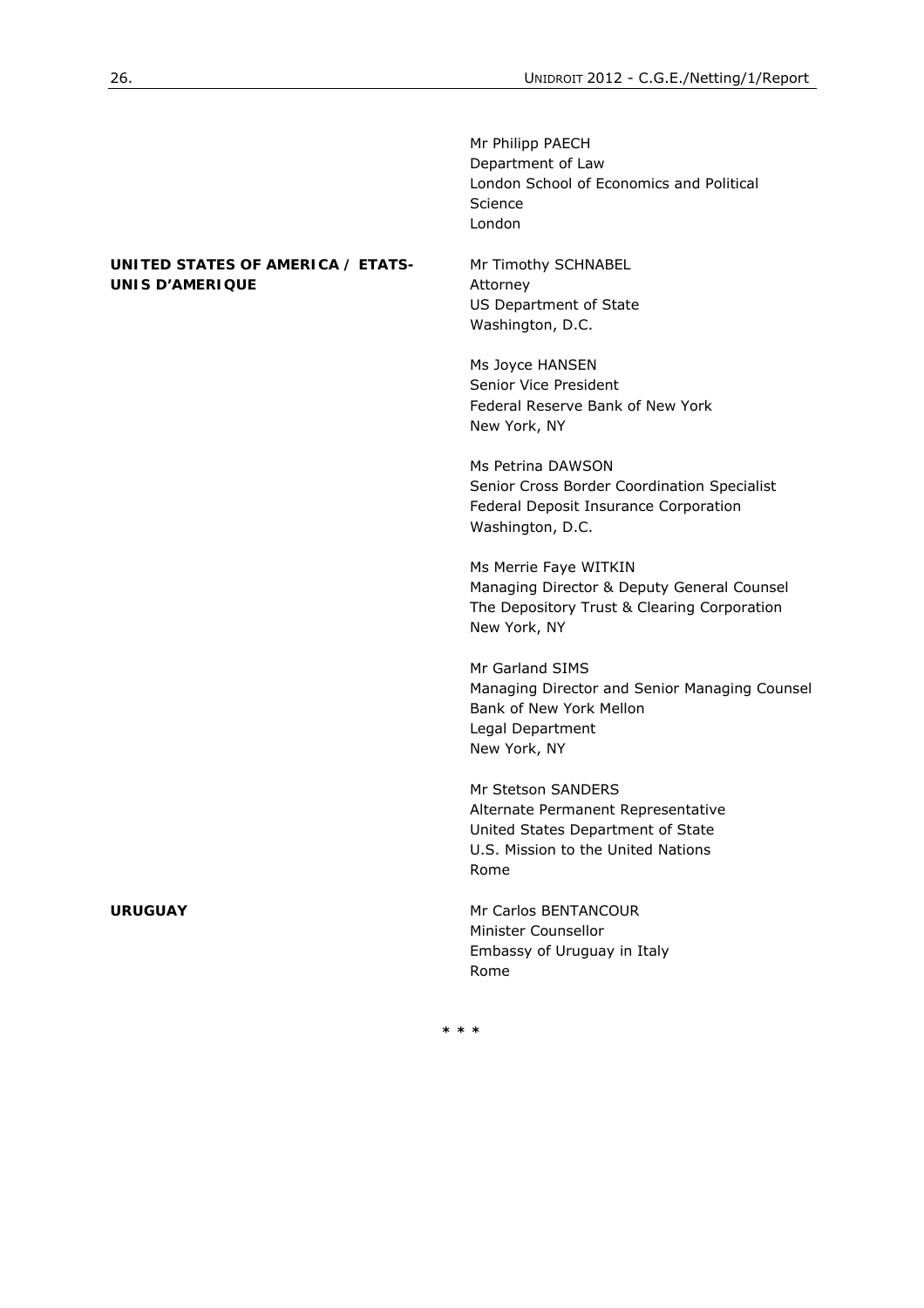### **REGIONAL ECONOMIC INTEGRATION ORGANISATION**  *ORGANISATION REGIONALE D'INTEGRATION ECONOMIQUE*

# **EUROPEAN UNION /**   *UNION EUROPEENNE*

Mr Rogier WEZENBEEK European Commission - Principal Administrator Directorate-General for the Internal Market and Services Brussels Belgium

**\* \* \*** 

**EUROPEAN CENTRAL BANK (ECB) /**   *BANQUE CENTRALE EUROPEENNE (BCE)*  Mr Kestutis LAURINAVICIUS Principal Legal Counsel Financial Law Division Frankfurt am Main Germany

# **OBSERVERS /** *OBSERVATEURS*

### **INTERGOVERNMENTAL ORGANISATIONS /**  *ORGANISATIONS INTERGOUVERNEMENTALES*

**BANK FOR INTERNATIONAL SETTLEMENTS (BIS) /** *BANQUE DES REGLEMENTS INTERNATIONAUX (BRI)* 

**EUROPEAN BANK FOR RECONSTRUCTION AND DEVELOPMENT /** *BANQUE EUROPEENNE POUR LA RECONSTRUCTION ET LE DEVELOPPEMENT*

**HAGUE CONFERENCE ON PRIVATE INTERNATIONAL LAW (HCCH) /**  *CONFERENCE DE LA HAYE DE DROIT INTERNATIONAL PRIVE (HCCH)* 

**INTERNATIONAL MONETARY FUND (IMF)/**  *FONDS MONETAIRE INTERNATIONAL (FMI)*  Mr Klaus LÖBER Head of CPSS Secretariat Basel Switzerland

Mr Jacek KUBAS Legal Specialist London United Kingdom

Mr Christophe BERNASCONI Deputy Secretary General The Hague Netherlands

Mr Mark MILFORD Senior Counsel Washington, D.C. United States of America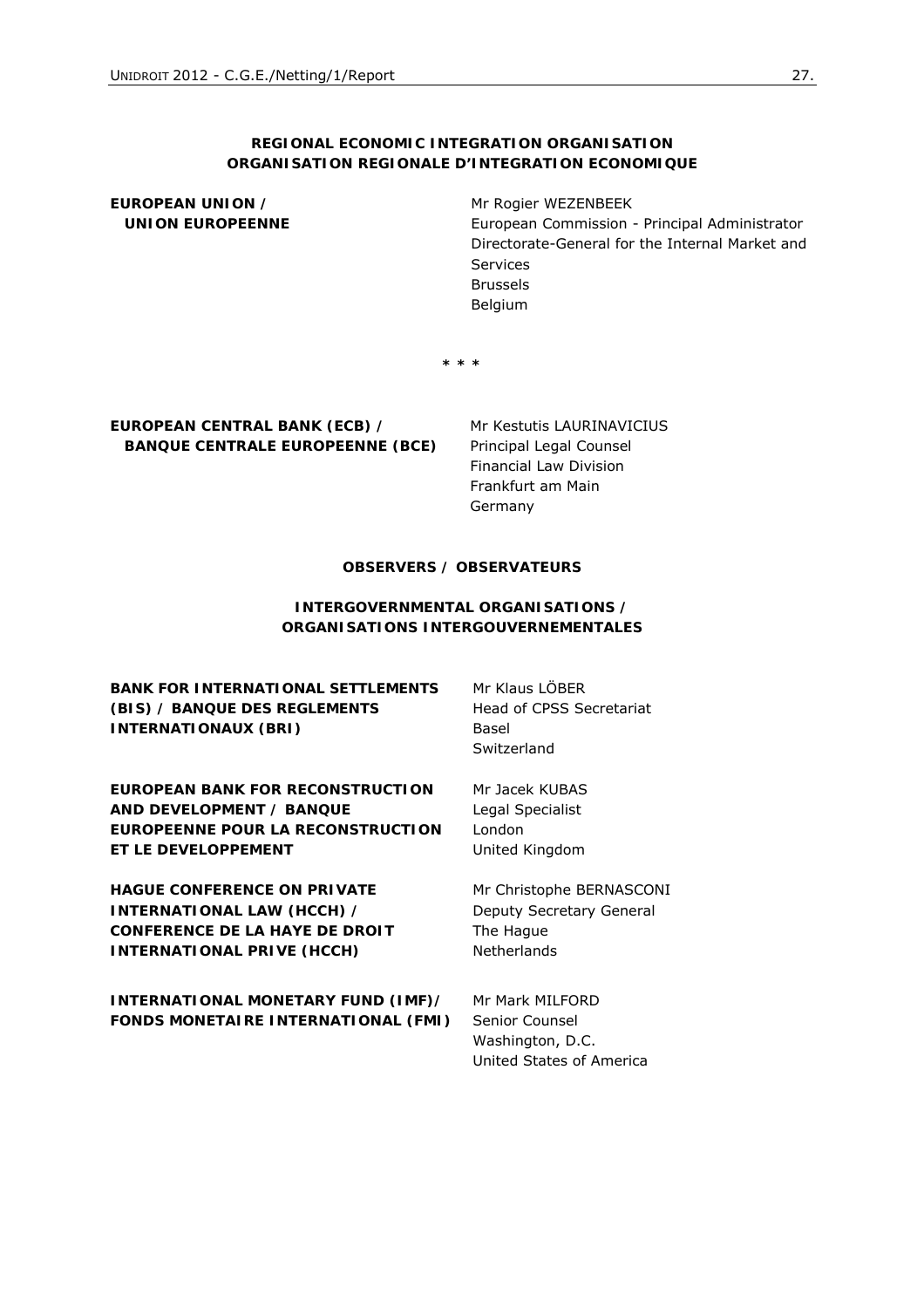**UNITED NATIONS COMMISSION ON INTERNATIONAL TRADE LAW (UNCITRAL) /**  *COMMISSION DES NATIONS UNIES POUR LE DROIT COMMERCIAL INTERNATIONAL (CNUDCI)* 

Ms Jenny CLIFT Senior Legal Officer Head Technical Assistance and Coordination Section International Trade Law Division (UNCITRAL Secretariat) Office of Legal Affairs Vienna Austria

WORLD BANK / **BANQUE MONDIALE** Mr Vijay Srinivas TATA

Chief Counsel Finance, Private Sector and Infrastructure Legal Vice Presidency Washington, D United States of America

Mr Look Chan HO Senior Counsel Washington, DC United States of America

# **INTERNATIONAL NON-GOVERNMENTAL ORGANISATIONS /**  *ORGANISATIONS INTERNATIONALES NON-GOUVERNEMENTALES*

| ASIA-PACIFIC CSD GROUP (ACG)       | Mr Badiuddin AKBER<br>Chief Operating Officer<br>National Clearing Company of Pakistan Limited<br>Karachi<br>Pakistan |
|------------------------------------|-----------------------------------------------------------------------------------------------------------------------|
| EUROPEAN CENTRAL SECURITIES        | Ms Pinar BAHTIYAROGLU                                                                                                 |
| DEPOSITORIES ASSOCIATION (ECSDA)   | Istanbul                                                                                                              |
|                                    | Turkey                                                                                                                |
|                                    | Mr Umit YAYLA                                                                                                         |
|                                    | Executive Vice President<br>MKK                                                                                       |
|                                    | Central Registry Agency Inc.                                                                                          |
|                                    | Elmadag<br>Istanbul                                                                                                   |
|                                    |                                                                                                                       |
|                                    | Turkey                                                                                                                |
| EUROPEAN FINANCIAL MARKETS LAWYERS | Mr Holger HARTENFELS                                                                                                  |
| <b>GROUP (EFMLG)</b>               | Vice Chairman                                                                                                         |
|                                    | Managing Director and Senior Counsel                                                                                  |
|                                    | of Deutsche Bank                                                                                                      |
|                                    | c/o Deutsche Bank                                                                                                     |
|                                    | Frankfurt am Main                                                                                                     |
|                                    | Germany                                                                                                               |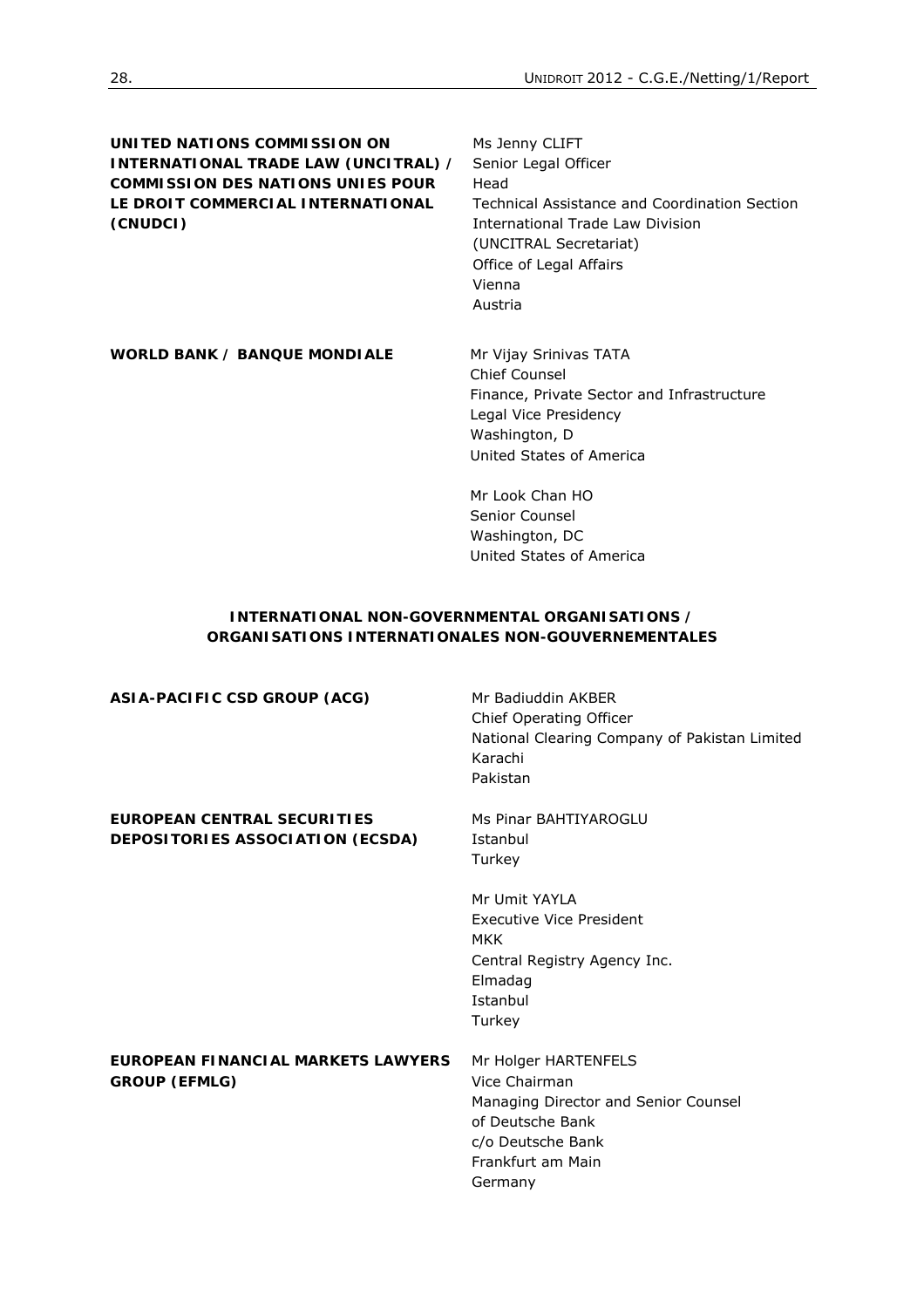| <b>INTERNATIONAL ASSOCIATION OF</b><br><b>RESTRUCTURING, INSOLVENCY &amp;</b><br><b>BANKRUPTCY PROFESSIONALS (INSOL</b><br><b>INTERNATIONAL)</b> | Ms Angelina BOPP<br>Head of Recoveries UK<br>Royal Bank of Scotland<br>London<br>United Kingdom                          |
|--------------------------------------------------------------------------------------------------------------------------------------------------|--------------------------------------------------------------------------------------------------------------------------|
|                                                                                                                                                  | Mr Derek SACH<br>Head of Global Restructuring Group<br>Royal Bank of Scotland<br>London<br>United Kingdom                |
| <b>INTERNATIONAL BANKING FEDERATION</b><br>(IBFED)                                                                                               | Ms Nathalie CLARK<br>Canadian Bankers Association<br>General Counsel & Corporate Secretary<br>Toronto<br>Canada          |
| <b>TRADE ASSOCIATION FOR THE EMERGING</b><br><b>MARKETS (EMTA)</b>                                                                               | Ms Sandra M. ROCKS<br>Representative<br>Cleary Gottlieb Steen & Hamilton LLP<br>New York, NY<br>United States of America |
| <b>INTERNATIONAL SWAPS AND</b><br>DERIVATIVES ASSOCIATION (ISDA)                                                                                 | Mr Peter M. WERNER<br>Senior Director<br>London<br>United Kingdom                                                        |

#### **OTHERS /** *AUTRES*

Rome Italy

Mr Rocco SCHIAVONE **Expert** 

Mr Matteo Alfredo SOLINAS Lecturer in Corporate and Financial Law School of Law University of Glasgow Glasgow United Kingdom

# **UNIDROIT**

Mr José Angelo ESTRELLA FARIA Secretary-General / Secrétaire Général Ms Anna VENEZIANO Deputy Secretary-General / Secrétaire Général Adjoint Ms Marina SCHNEIDER Senior Officer / *Fonctionnaire principale* Mr Ole BÖGER Associate Officer / *Fonctionnaire associé*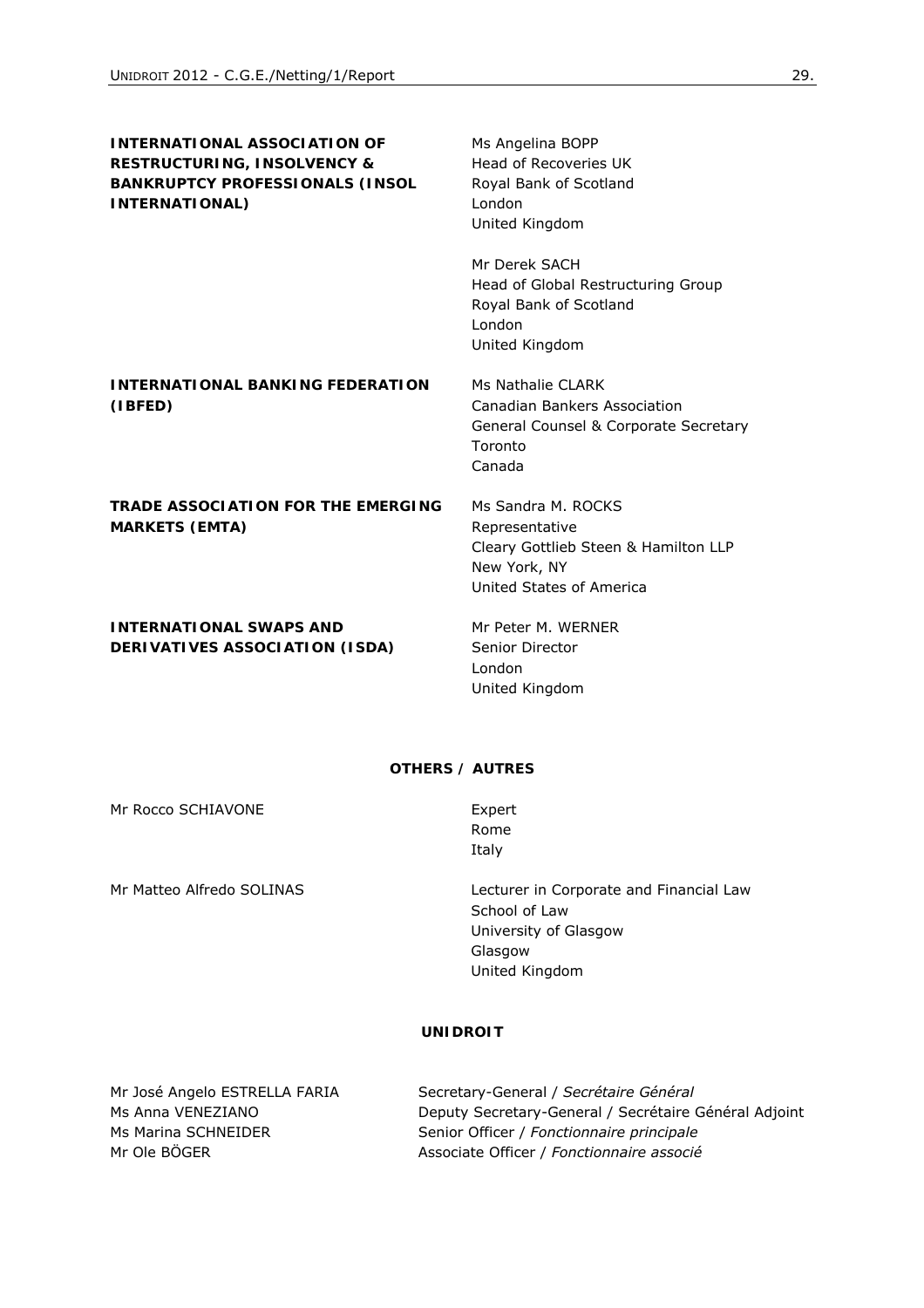#### **ANNEX II**

# **AGENDA**

### (prepared by the UNIDROIT Secretariat)

- 1. Opening of the session and election of the Chairman
- 2. Adoption of the annotated draft agenda and organisation of the session
- 3. Consideration of the draft Principles regarding the enforceability of close-out netting provisions (UNIDROIT 2012 – C.G.E./Netting/1/W.P. 2 and Addendum)
- 4. Future work
- 5. Any other business.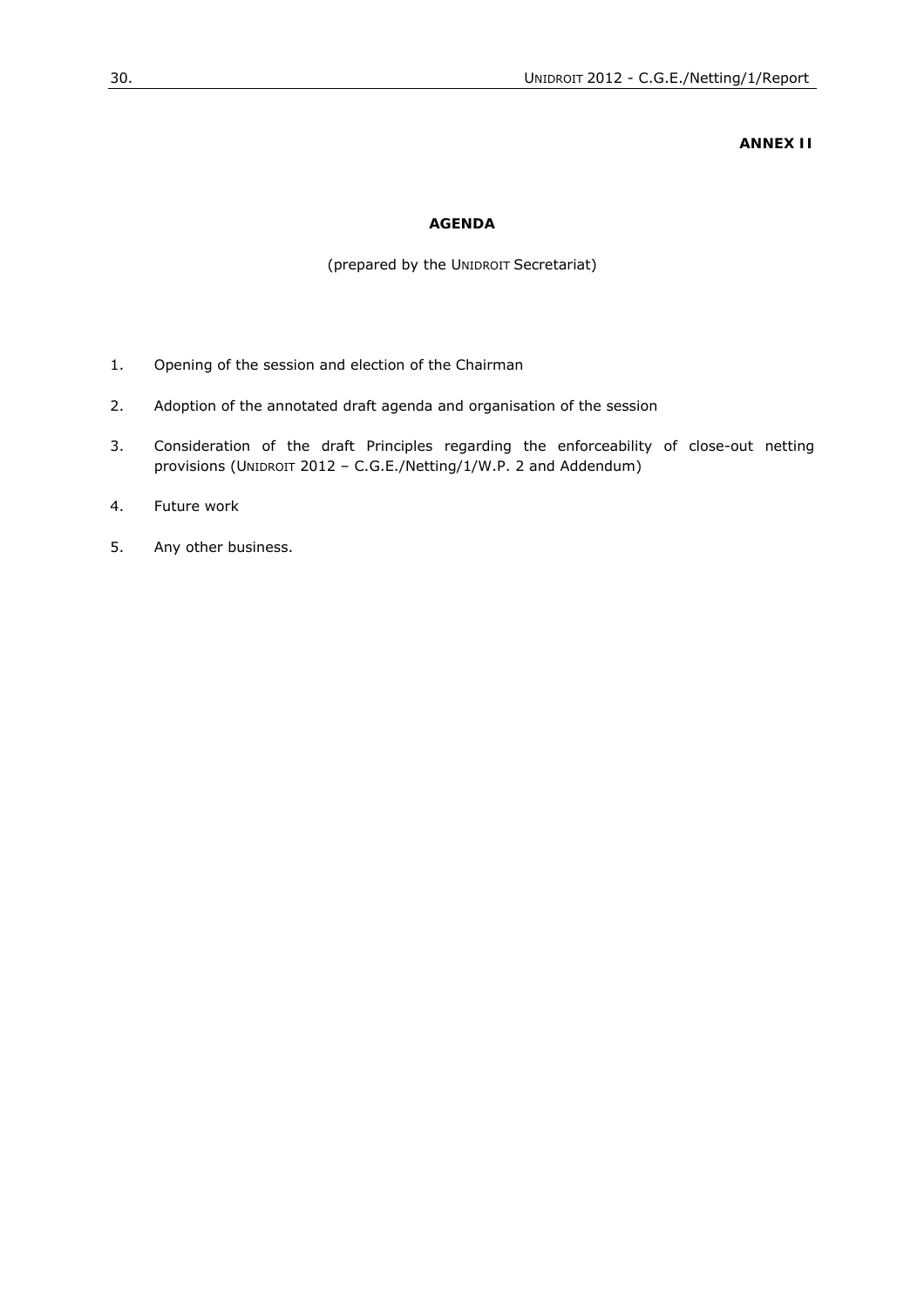#### **ANNEX III**

#### **DRAFT PRELIMINARY PROPOSAL**

#### **Draft Principles 2 and 3**

#### ¾ **Principle 2 :**

« Eligible party » means :

- (a) a public authority,
- (b) a central bank, the Bank for International Settlements, a multilateral development bank, the International Monetary Fund or any similar entity,
- (c) a bank, a financial institution, an investment firm, or any similar professional financial market maker, in each case subject to regulation or prudential supervision,
- (d) an insurance or reassurance company,
- (e) an investment fund,
- (f) a central counterparty, a clearing and/or settlement system,
- (g) a person other than a natural person,
- (h) a partnership or unincorporated association (whether or not its membership includes natural persons), or
- (i) any person designated by a State as an eligible party.

#### ¾ **Principle 3**

#### **Principle 3: Definition of 'eligible obligation'**

"Eligible obligation" means an obligation arising under one of the following contracts when at least one of the parties is an eligible party mentioned under principle 2, a) to f) -

#### a) derivative instruments

'derivative instrument' means an option, forward, future, swap, contract for differences or other transaction in respect of a reference value that is, or in the future becomes, the subject of recurrent contracts in the derivatives markets, whatever their underlying, including fungible commodities.

b) repurchase agreements, lending agreements and margin loans, in each case for the purchase or sale of securities, money market instruments and units in collective investment schemes,

- c) title transfer collateral arrangements [related to other eligible obligations],
- d) contracts for the sale, purchase or delivery of

1.- securities

2.- money market instruments